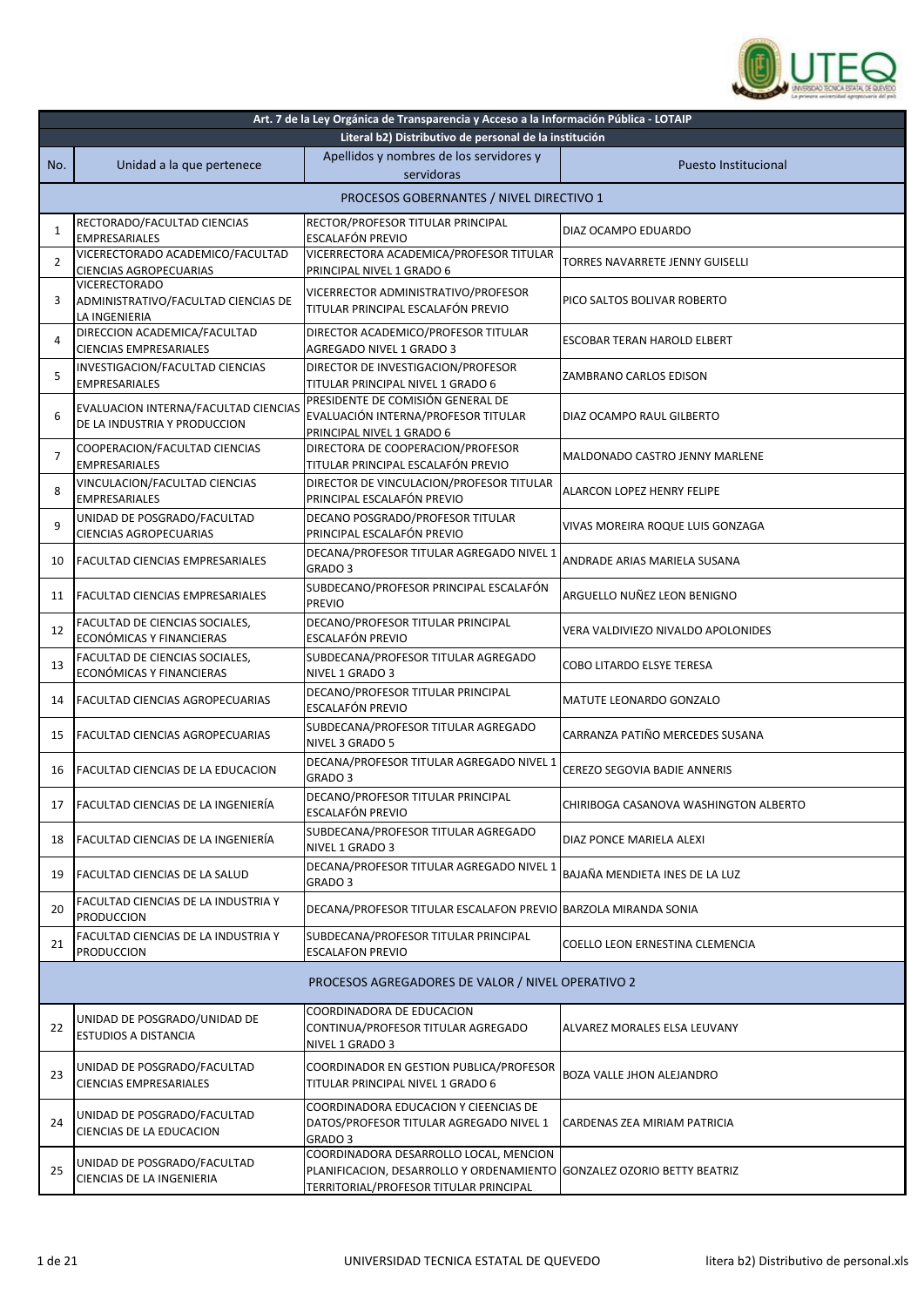

| 26 | UNIDAD DE POSGRADO/FACULTAD<br><b>CIENCIAS EMPRESARIALES</b> | COORDINADORA EN ADMINISTRACION DE<br>MPRESAS Y CONTABILIDAD Y<br>AUDITORIA/PROFESOR TITULAR PRINCIPAL NIVEL<br>1 GRADO 6                                | MANJARREZ FUENTES NELLY NARCISA       |
|----|--------------------------------------------------------------|---------------------------------------------------------------------------------------------------------------------------------------------------------|---------------------------------------|
| 27 | UNIDAD DE POSGRADO/FACULTAD<br><b>CIENCIAS EMPRESARIALES</b> | <b>COORDINADOR DE</b><br>MAESTRIAPEDAGOGÍA/PROFESOR TITULAR<br>PRINCIPAL ESCALAFÓN PREVIO                                                               | PASTRANO QUINTANA EDGAR VICENTE       |
| 28 | UNIDAD DE POSGRADO/FACULTAD<br>CIENCIAS AGROPECUARIAS        | COORDINADOR AGROECOLOGIA Y<br>AGRONOMIAÇ/PROFESOR TITULAR AGREGADO<br>NIVEL 1 GRADO 3                                                                   | REYEZ PEREZ JUAN JOSE                 |
| 29 | UNIDAD DE POSGRADO/FACULTAD<br>CIENCIAS AGROPECUARIAS        | COORDINADOR EN PRODUCCION<br>ANIMAL/PROFESOR TITULAR PRINCIPAL NIVEL 1<br>GRADO 6                                                                       | ZAMBRANO GRACIA DELSITO DIFILO        |
| 30 | UNIDAD DE POSGRADO/FACULTAD<br><b>CIENCIAS AGROPECUARIAS</b> | COORDINADOR DE MAESTRIA BIOTECNOLOGIA<br>AGROPECUARIA Y ACUICULTURA/PROFESOR<br>TITULAR AUXILIAR NIVEL 1 GRADO 1                                        | ALVAREZ SANCHEZ ANA RUTH              |
| 31 | <b>FACULTAD CIENCIAS EMPRESARIALES</b>                       | COORDINADOR DE LA CARRERA DE<br>MARKETING/PROFESOR TITULAR AUXILIAR NIVEL MENDOZA VARGAS EMMA YOLANDA<br>1 GRADO 1                                      |                                       |
| 32 | FACULTAD CIENCIAS EMPRESARIALES                              | COORDINADOR DE CARRERA GESTION<br>EMPRESARIAL; COORDINADOR CARRERA DE<br><b>GESTION DEL TALENTO HUMANO/PROFESOR</b><br>TITULAR AUXILIAR NIVEL 1 GRADO 1 | CALERO LARA MAGALY GIOCONDA           |
| 33 | <b>FACULTAD CIENCIAS EMPRESARIALES</b>                       | COORDINADOR DE CARRERA CONTABILIDAD Y<br>AUDITORIA/PROFESOR TITULAR AUXILIAR NIVEL<br>1 GRADO 1                                                         | <b>GUZMAN MACIAS MARIA DEL CARMEN</b> |
| 34 | FACULTAD CIENCIAS EMPRESARIALES                              | COORDINADORA DE CARRERA DE GESTION DE<br>TALENTO HUMANO/PROFESOR TITULAR<br>AGREGADO NIVEL 1 GRADO 3                                                    | MUÑOZ MACÍAS SANDRA CECILIA           |
| 35 | <b>FACULTAD CIENCIAS EMPRESARIALES</b>                       | COORDINADOR DE CARRERA ECONOMIA;<br>COORDINADOR CARRERA FINANZAS/PROFESOR<br>PRINCIPAL ESCALAFÓN PREVIO                                                 | YELA BURGOS ROGER TOMAS               |
| 36 | <b>FACULTAD CIENCIAS EMPRESARIALES</b>                       | COORDINADOR DE LA CRRERA DE<br>ADMINISTRACION PUBLICA/PROFESOR TITULAR<br>AGREGADO NIVEL 1 GRADO 3                                                      | ZAMORA MAYORGA DARWIN JAVIER          |
| 37 | UNIDAD DE ESTUDIOS A DISTANCIA                               | <u>COONDINADONA DE CANNENA IVIANNETIING,</u><br>CARRERA CONTABILIDAD Y<br>AUDITORIA/PROFESOR TITULAR AGREGADO<br>WFL 1 CD1002                           | PLUA PANTA KARINA ALEXANDRA           |
| 38 | FACULTAD DE CIENCIAS SOCIALES,<br>ECONÓMICAS Y FINANCIERAS   | COORDINADOR CARRERA DE<br>FINANZAS/PROFESOR TITULAR AGREGADO NIVEL MONCAYO CARREÑO OSCAR FABIAN<br>1 GRADO 3                                            |                                       |
| 39 | UNIDAD DE POSGRADO/FACULTAD<br>CIENCIAS AGROPECUARIAS        | COORDINADOR DE MAESTRIA GESTIÓN<br>AMBIENTAL, FORESTAL/PROFESOR TITULAR<br>AUXILIAR NIVEL 2 GRADO 2                                                     | BELEZACA PINARGOTE CARLOS EULOGIO     |
| 40 | FACULTAD CIENCIAS AGROPECUARIAS                              | COORDINADOR DE CARRERA DE<br>ZOOTECNIA/PROFESOR TITULAR AUXILIAR NIVEL<br>1 GRADO 1                                                                     | BARRERA ALVAREZ ALEXANDRA ELIZABETH   |
| 41 | <b>FACULTAD CIENCIAS AGROPECUARIAS</b>                       | COORDINADOR DE LA CARRERA DE<br>AGROECOLOGIA/PROFESOR TITULAR AUXILIAR<br>NIVEL 1 GRADO 1                                                               | BERMEO TOLEDO CESAR RAMIRO            |
| 42 | <b>FACULTAD CIENCIAS AGROPECUARIAS</b>                       | COORDINADOR DE LA CARRERA DE<br>ACUICULTURA/PROFESOR TITULAR AUXILIAR<br>NIVEL 1 GRADO 1                                                                | MENDEZ MARTINEZ YUNIEL                |
| 43 | FACULTAD CIENCIAS AGROPECUARIAS                              | COORDINADOR DE LA CARRERA DE<br>AGRICOLAPROFESOR TITULAR AUXILIAR NIVEL 1<br>GRADO 1                                                                    | RAMOS REMACHE ROMMEL ARTURO           |
| 44 | <b>FACULTAD CIENCIAS AGROPECUARIAS</b>                       | COORDINADOR DE LA CARRERA INGENIERÍA<br>FORESTAL/PROFESOR TITULAR AUXILIAR NIVEL 1  LOPEZ TOBAR ROLANDO MANUEL<br>GRADO 1                               |                                       |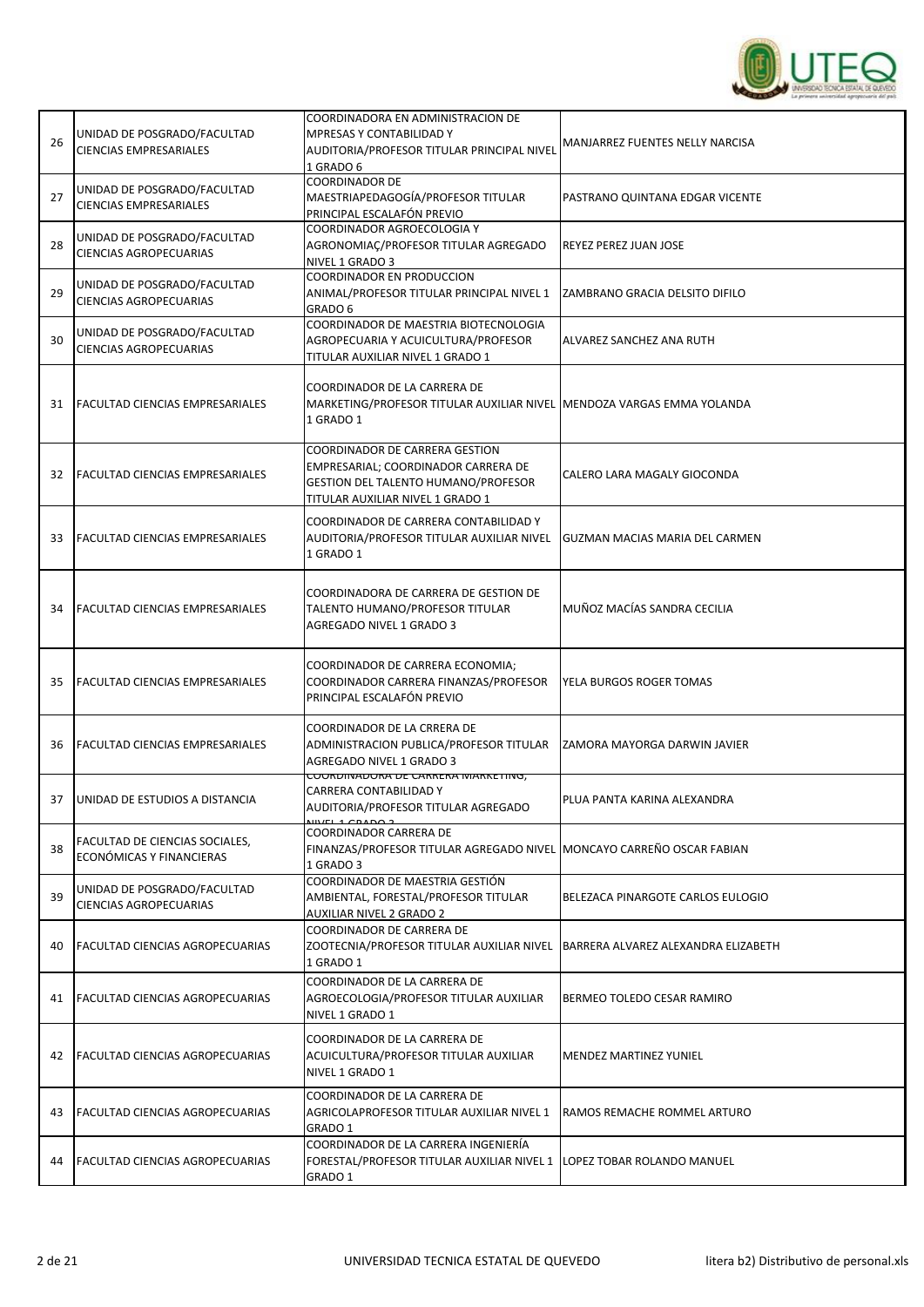

| 45 | <b>FACULTAD CIENCIAS AGROPECUARIAS</b>                   | COORDINADORA DE LA CARRERA INGENIERÍA<br>AGRONÓMICA/PROFESOR NO TITULAR-<br>CONTRATADO                                          | VELEZ RUIZ MAYRA CAROLINA             |
|----|----------------------------------------------------------|---------------------------------------------------------------------------------------------------------------------------------|---------------------------------------|
| 46 | <b>FACULTAD CIENCIAS AGROPECUARIAS</b>                   | COORDINADORA DE CARRERA DE INGENIERÍA<br>AGROPECUARIA / PROFESOR TITULAR AUXILIAR<br>NIVEL 1 GRADO 1                            | VELIZ ZAMORA DIANA VERONICA           |
| 47 | <b>FACULTAD CIENCIAS DE LA EDUCACION</b>                 | COONDINADONA DE FEDAGOGIA DE LOS<br>IDIOMAS NACIONALES, EXTRANJEROS Y                                                           | CHONG CRUZ MANUEL LIBORIO             |
| 48 | <b>FACULTAD CIENCIAS DE LA EDUCACION</b>                 | <del>CUGRDIN)GRGÉ CARKEKA DE EUUCACIUNI IAP</del><br>BASICA/PROFESOR TITULAR PRINCIPAL                                          | PARRA SILVA PABLO ALBERTO             |
| 49 | FACULTAD CIENCIAS DE LA INGENIERÍA                       | <del>ECCALOIIÓNUURFULCARRERA</del><br>MECANICA/PROFESOR TITULAR PRINCIPAL<br><del>EECMDFRAUDRFULCARRERA</del>                   | ALCOCER QUINTEROS RUBEN PATRICIO      |
| 50 | FACULTAD CIENCIAS DE LA INGENIERÍA                       | BIOLOGIA/PROFESOR TITULAR AGREGADO NIVEL MORENO VERA ANA NOEMI<br>COORDMADOR DE CARRERA                                         |                                       |
| 51 | FACULTAD CIENCIAS DE LA INGENIERÍA                       | ELECTRICA/PROFESOR TITULAR PRINCIPAL<br>EGGALO FRANCIA CARRERA ING. SISTEIVIAS,                                                 | MURILLO OVIEDO JORGE PATRICIO         |
| 52 | FACULTAD CIENCIAS DE LA INGENIERÍA                       | ING.EN DISEÑO GRÁFICO Y                                                                                                         | ZAMBRANO VEGA CRISTIAN GABRIEL        |
| 53 | FACULTAD CIENCIAS DE LA INGENIERÍA                       | <del>CUURDINALUR DE EA CARKE RA HUGENIERIA EN</del><br>TELEMÁTICA/PROFESOR NO TITULAR-<br><b>COURDINADOR CARRERA DE GESTION</b> | ZHUMA MERA EMILIO RODRIGO             |
| 54 | FACULTAD CIENCIAS DE LA INGENIERÍA                       | AMBIENTAL/PROFESOR TITULAR AUXILIAR NIVEL<br><del>LGBADMADONA DE CANNENA</del>                                                  | URDANIGO ZAMBRANO JUAN PABLO          |
| 55 | <b>FACULTAD CIENCIAS DE LA SALUD</b>                     | ENFERMERÍA/PROFESOR NO TITULAR-<br><b>COURDINADOR DE CARRERA</b>                                                                | MONTES VELEZ RAMONA SOLEDAD           |
| 56 | FACULTAD CIENCIAS DE LA INDUSTRIA Y<br><b>PRODUCCION</b> | INDUSTRIAL/PROFESOR TITULAR AGREGADO<br><del>ĽŮŰkĴIÑŔĎŨŔ ĈARRERA DE INGENIERIA</del>                                            | <b>BAQUE MITE LEONARDO ARTURO</b>     |
| 57 | FACULTAD CIENCIAS DE LA INDUSTRIA Y<br><b>PRODUCCION</b> | AGROINDUSTRIAL/PROFESOR TITULAR AUXILIAR<br><b>LUGHJIGRDOR JE CARRERA SEGORIDAD</b>                                             | BERNAL GUTIERREZ AZUCENA ELIZABETH    |
| 58 | FACULTAD CIENCIAS DE LA INDUSTRIA Y<br><b>PRODUCCION</b> | INDUSTRIAL Y SALUD OCUPACIONAL/PROFESOR<br><del>ႠՄՍՒՆՈላAUUKAჀႲჀ乐kŔჺႬՋ^ႲႲ</del>                                                  | AGUILERA VIDAL HENRY NELSON           |
| 59 | FACULTAD CIENCIAS DE LA INDUSTRIA Y<br><b>PRODUCCION</b> | ALIMENTOS/PROFESOR TITULAR AUXILIAR NIVEL ERAZO SOLORZANO CYNTIA YADIRA                                                         |                                       |
| 60 | ADMISION Y REGISTRO/FACULTAD CIENCIAS<br>EMPRESARIALES   | <del>1.60ADMADOR DE LA UNIDAD DE ADIVIISION Y</del><br>REGSTRO/PROFESOR TITULAR AUXILIAR NIVEL 1                                | REYES BERMEO MARIANA DEL ROCIO        |
|    |                                                          |                                                                                                                                 |                                       |
| 61 | <b>TECNICO ADMINISTRATIVO</b>                            | <b>RECTORADO</b>                                                                                                                | <b>VELIZ INTRIAGO MARIA BEATRIZ</b>   |
| 62 | <b>CONSERJE</b>                                          | <b>RECTORADO</b>                                                                                                                | ZAMBRANO LOPEZ GERMANIA JANETH        |
| 63 | ANALISTA DE AUTORIDAD UNIVERSITARIA                      | VICERECTORADO ACADEMICO                                                                                                         | PALLO VELAÑA MONICA AMPARO            |
| 64 | ANALISTA DE AUTORIDAD UNIVERSITARIA                      | VICERECTORADO ADMINISTRATIVO                                                                                                    | <b>GOMEZ PONGUILLO EVA RUTH</b>       |
| 65 | <b>TECNICO ADMINISTRATIVO</b>                            | DIRECCION ACADEMICA                                                                                                             | GANCHOZO LOOR MELIDA HERMELINDA       |
| 66 | ANALISTA DE TECNOLOGIAS DE LA<br><b>INFORMACION 2</b>    | TECNOLOGIAS DE LA INFORMACION/DIRECCION<br><b>ACADEMICA</b>                                                                     | CEDEÑO SALAZAR CLOTARIO BLADIMIR      |
| 67 | ANALISTA DE TECNOLOGIAS DE LA<br><b>INFORMACION 1</b>    | TECNOLOGIAS DE LA INFORMACION/DIRECCION<br>ACADEMICA                                                                            | SEMINARIO HOLGUIN JUAN MEISAEL        |
| 68 | ANALISTA DE TECNOLOGIAS DE LA<br><b>INFORMACION 1</b>    | TECNOLOGIAS DE LA INFORMACION/DIRECCION<br>ACADEMICA                                                                            | <b>BARCO MORAN BYRON GONZALO</b>      |
| 69 | ANALISTA DE TECNOLOGIAS DE LA<br><b>INFORMACION 1</b>    | TECNOLOGIAS DE LA INFORMACION/DIRECCION<br>ACADEMICA                                                                            | OÑATE ESPINOZA JOHN ALEXANDER         |
| 70 | TECNICO ADMINISTRATIVO                                   | UNIDAD DE INVESTIGACION                                                                                                         | CHILUISA TRIANA NORA FERNANDA         |
| 71 | LABORATORISTA - LABORATORIO DE<br><b>BIOTECNOLOGIA</b>   | UNIDAD DE INVESTIGACION-LABORATORIO DE<br><b>BIOTECNOLOGIA</b>                                                                  | MENDOZA LEON ANTONIO FRANCISCO        |
| 72 | TECNICO DE INVESTIGACION LOES                            | UNIDAD DE INVESTIGACION-LABORATORIO                                                                                             | CEDEÑO MOREIRA ANGEL VIRGILIO         |
| 73 | ANALISTA DE PLANIFICACION 1                              | DIRECCIÓN DE PLANIFICACIÓN Y DESARROLLO<br>UNIVERSITARIO                                                                        | BRIONES CHILAN ERASMO LIDER           |
| 74 | ANALISTA DE TALENTO HUMANO 2                             | TALENTO HUMANO                                                                                                                  | FAJARDO ROMERO JESSICA DEL ROCIO      |
| 75 | ANALISTA DE TALENTO HUMANO 1                             | TALENTO HUMANO                                                                                                                  | <b>GANCHOZO FLOREANO AMERICA INES</b> |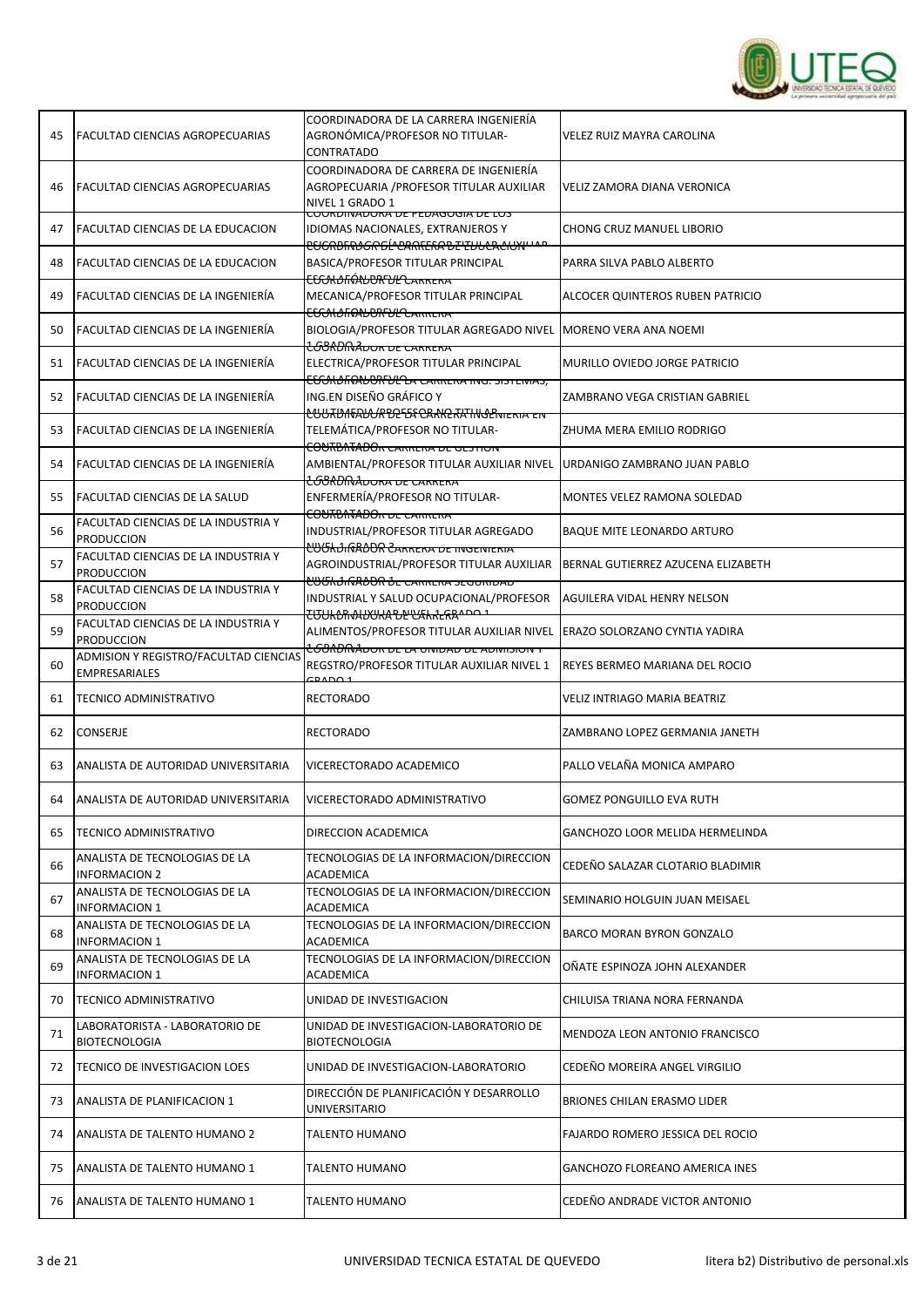

| 77  | ANALISTA DE TALENTO HUMANO 2                          | <b>TALENTO HUMANO</b>                          | CARDENAS MOLINA CARMEN VIRGINIA       |
|-----|-------------------------------------------------------|------------------------------------------------|---------------------------------------|
| 78  | ANALISTA DE TALENTO HUMANO 2                          | <b>TALENTO HUMANO</b>                          | ORTIZ BASANTES MERY ARACELY           |
| 79  | ESPECIALISTA EN SEGURIDAD E HIGIENE<br>OCUPACIONAL    | <b>TALENTO HUMANO</b>                          | RODRIGUEZ GUALE JOSE LEONARDO         |
| 80  | MEDICO OCUPACIONAL                                    | TALENTO HUMANO/SERVICIOS MEDICOS               | GARCIA SABANDO ROMULO ISAIAS          |
| 81  | <b>CONSERJE</b>                                       | TALENTO HUMANO                                 | SOLIS BARROS WASHINGTON EDUARDO       |
| 82  | ANALISTA DE COMPRAS PUBLICAS 2                        | COMPRAS PUBLICAS                               | AREVALO TOBAR YUNI ELIZABETH          |
| 83  | ANALISTA DE COMPRAS PUBLICAS 1                        | <b>COMPRAS PUBLICAS</b>                        | FIGUEROA QUILA LAURA ELVIRA           |
| 84  | ANALISTA DE COMPRAS PUBLICAS 2                        | COMPRAS PUBLICAS                               | ROSADO MONTOYA MILDRED LILI           |
| 85  | ANALISTA DE COMPRAS PUBLICAS 1                        | COMPRAS PUBLICAS                               | VASQUEZ HERRERA ADELAIDA MARITZA      |
| 86  | ANALISTA DE ACTIVOS FIJOS                             | <b>CONTROL DE BODEGA</b>                       | ROBINSON VERA EDISON GABRIEL          |
| 87  | ASISTENTE DE ACTIVOS FIJOS                            | CONTROL DE ACTIVOS Y BODEGA                    | PALACIOS GOMEZ IRVING ANTONIO         |
| 88  | ASISTENTE DE CONTROL DE BODEGA                        | CONTROL DE ACTIVOS Y BODEGA                    | TOALA BAQUE ANGEL MANUEL              |
| 89  | ASISTENTE DE CONTROL DE BIENES                        | CONTROL DE ACTIVOS Y BODEGA                    | LOPEZ BAJAÑA JOSE ALEJANDRO           |
| 90  | <b>TRABAJADOR SOCIAL</b>                              | BIENESTAR UNIVERSITARIO                        | FERNANDEZ HIDALGO ELSA DE JESUS       |
| 91  | TRABAJADOR SOCIAL                                     | <b>BIENESTAR UNIVERSITARIO</b>                 | PICO VINCES RAQUEL MARITZA            |
| 92  | PROMOTOR UNIVERSITARIO (CORO)                         | BIENESTAR UNIVERSITARIO                        | VILLON VILLEGAS MAGNO RICARDO         |
| 93  | ASISTENTE DE PROMOTOR UNIVERSITARIO                   | <b>BIENESTAR UNIVERSITARIO</b>                 | SANCHEZ CORDOVA ADELAIDA JACKELINE    |
| 94  | ASISTENTE DE PROMOTOR UNIVERSITARIO                   | <b>BIENESTAR UNIVERSITARIO</b>                 | JARAMILLO OLIVO GUILLERMO BARTOLO     |
| 95  | ASISTENTE DE PROMOTOR UNIVERSITARIO                   | BIENESTAR UNIVERSITARIO                        | MORAN SUAREZ FERNANDO DANIEL          |
| 96  | ASISTENTE DE PROMOTOR UNIVERSITARIO                   | <b>BIENESTAR UNIVERSITARIO</b>                 | MIRANDA ULLON SANTOS JUAN             |
| 97  | ASISTENTE DE PROMOTOR UNIVERSITARIO                   | <b>BIENESTAR UNIVERSITARIO</b>                 | PEREZ CARRANZA JORGE SANTIAGO         |
| 98  | <b>MEDICO GENERAL</b>                                 | SERVICIOS MEDICOS                              | LOOR INTRIAGO MIRYAN MARIA            |
| 99  | <b>ENFERMERA</b>                                      | SERVICIOS MEDICOS                              | ALVAREZ AYALA GABRIELA ADRIANA        |
| 100 | ODONTOLOGO                                            | SERVICIOS MEDICOS                              | SOLANO CHICHANDE CRISTHIAN DAVID      |
| 101 | ANALISTA DE TECNOLOGIAS DE LA<br><b>INFORMACION 1</b> | TECNOLOGÍAS DE LA INFORMACION                  | ULLOA CALERO MERCY MAGDALENA          |
| 102 | ANALISTA DE TECNOLOGIAS DE LA<br><b>INFORMACION 1</b> | TECNOLOGÍAS DE LA INFORMACION                  | MORA SEGURA ANGEL WASHINGTON          |
| 103 | ANALISTA DE TECNOLOGIAS DE LA<br><b>INFORMACION 1</b> | TECNOLOGÍAS DE LA INFORMACION                  | TOAZA FIERRO GERARDO EUSCADY          |
| 104 | ANALISTA DE TECNOLOGIAS DE LA<br><b>INFORMACION 2</b> | TECNOLOGÍAS DE LA INFORMACION                  | AGUIRRE PEREZ MARGOTH DE LAS MERCEDES |
| 105 | ANALISTA DE TECNOLOGIAS DE LA<br><b>INFORMACION 2</b> | TECNOLOGÍAS DE LA INFORMACION                  | CHAVEZ BOZA BETTY MARGARITA           |
| 106 | <b>LABORATORISTA</b>                                  | TECNOLOGÍAS DE LA INFORMACION                  | IBARRA ALAVA MERY YOLANDA             |
| 107 | <b>LABORATORISTA</b>                                  | TECNOLOGÍAS DE LA INFORMACION-<br>LABORATORIOS | <b>BRAULIO JORGE PATRICIO</b>         |
| 108 | ASISTENTE DE LABORATORIO                              | TECNOLOGÍAS DE LA INFORMACION-<br>LABORATORIOS | GARCIA SANGOQUIZA GINA MAGALY         |
| 109 | ASISTENTE DE LABORATORIO                              | TECNOLOGÍAS DE LA INFORMACION-<br>LABORATORIOS | MORALES ALVAREZ MAGELA MERCEDES       |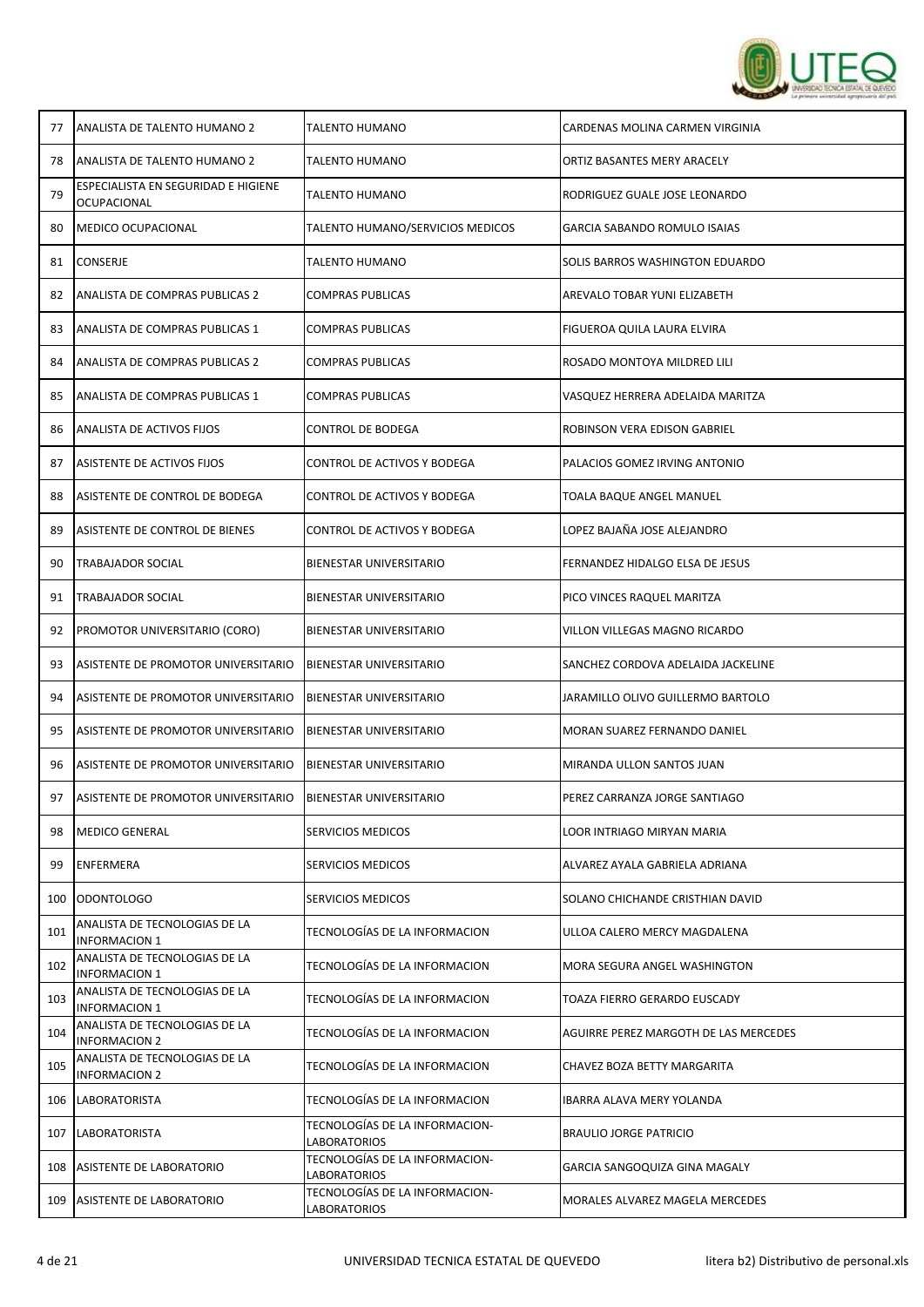

| 110 | ASISTENTE DE TECNOLOGIAS DE LA<br><b>INFORMACION</b>          | TECNOLOGÍAS DE LA INFORMACION-<br><b>LABORATORIOS</b> | MONCAYO ALMEIDA FRANKLIN JOSE         |
|-----|---------------------------------------------------------------|-------------------------------------------------------|---------------------------------------|
|     | 111 CONSERJE                                                  | TECNOLOGÍAS DE LA INFORMACION                         | SANCHEZ FUENTES OSCAR ALBERTO         |
| 112 | <b>CONSERJE</b>                                               | TECNOLOGÍAS DE LA INFORMACION                         | ZORRILLA SEGURA MARCIANO GABRIEL      |
| 113 | <b>BIBLIOTECARIO</b>                                          | <b>BIBLIOTECA</b>                                     | MUÑOZ ZAMORA ELITE MARGOTH            |
|     | 114   BIBLIOTECARIO                                           | FACULTAD CIENCIAS AGROPECUARIAS                       | ALAVA ALCIVAR PEDRO LENIN             |
|     | 115 ASISTENTE DE BIBLIOTECA                                   | <b>BIBLIOTECA</b>                                     | ROMERO VALENCIA ANGEL GERMAN          |
|     | 116 ASISTENTE DE BIBLIOTECA                                   | BIBLIOTECA                                            | MONTECE RUIZ LILIBETH ESTEFANIA       |
| 117 | <b>CONSERJE</b>                                               | <b>BIBLIOTECA</b>                                     | SIG-TU VELIZ CARLOS SERGEI            |
| 118 | ADMINISTRADOR DE TRANSPORTE                                   | TRANSPORTE                                            | PILLIGUA VERA CARLOS ALBERTO          |
| 119 | <b>CHOFER</b>                                                 | TRANSPORTE                                            | MORAN MONTOYA ALBERTO ANTONIO         |
| 120 | <b>CHOFER</b>                                                 | TRANSPORTE                                            | SANCHEZ LOOR BOLIVAR ALEJANDRO        |
|     | 121 CHOFER                                                    | TRANSPORTE                                            | LOOR URETA HOMERO RAFAEL              |
| 122 | <b>TECNICO ADMINISTRATIVO</b>                                 | <b>FINANCIERO</b>                                     | LOOR ALCIVAR LAURO FREDDY             |
| 123 | <b>ANALISTA DE PRESUPUESTO 1</b>                              | <b>PRESUPUESTO</b>                                    | MENDOZA LERTORA MARIA ALEXANDRA       |
| 124 | <b>ANALISTA DE PRESUPUESTO 3</b>                              | PRESUPUESTO                                           | VARELA CARRANZA YESENIA MONSERRATE    |
| 125 | ANALISTA DE CONTABILIDAD 1                                    | CONTABILIDAD                                          | <b>VELIZ CHEVEZ CARMEN MAGDALENA</b>  |
| 126 | <b>CONTADOR GENERAL</b>                                       | TESORERIA                                             | SANCHEZ FUENTES ESTHER ANGELA         |
|     | 127 ANALISTA DE TESORERIA                                     | TESORERIA                                             | PEÑAFIEL MENDOZA SAIRA GRISELDA       |
| 128 | <b>PROCURADORA</b>                                            | PROCURADURÍA                                          | ZURITA VERA TATIANA KATHERINE         |
| 129 | ASISTENTE DE RELACIONES PUBLICAS                              | RELACIONES PUBLICAS                                   | MOLINA ALMEIDA ADRIANA GISSELA        |
| 130 | ASISTENTE DE RELACIONES PUBLICAS                              | RELACIONES PUBLICAS                                   | FRANCO MURILLO PEDRO ARMANDO          |
| 131 | <b>AUDITOR INTERNO</b>                                        | AUDITORIA INTERNA                                     | CARRILLO ESCOBAR PATRICIO LEONIDAS    |
| 132 | ANALISTA DE DOCUMENTACION ARCHIVO Y<br><b>CERTIFICACION 1</b> | SECRETARÍA GENERAL                                    | <b>GOMEZ BARRE SANDRA CECILIA</b>     |
| 133 | ANALISTA DE DOCUMENTACION ARCHIVO Y<br><b>CERTIFICACION 2</b> | SECRETARÍA GENERAL-ARCHIVO                            | PINCAY ORTEGA MARIA JACQUELINE        |
| 134 | ANALISTA DE DOCUMENTACION ARCHIVO Y<br><b>CERTIFICACION 1</b> | SECRETARÍA GENERAL-ARCHIVO                            | DELGADO ZAMORA MARIA ISABEL           |
| 135 | TRABAJADOR AGRICOLA/conserje                                  | BIENESTAR UNIVERSITARIO/ARCHIVO GENERAL               | ALVAREZ ZAMBRANO MAYRO DELCINO        |
| 136 | SECRETARIO ABOGADO                                            | UNIDAD DE ADMISION Y REGISTRO                         | CAMPOVERDE MENDOZA LUCRECIA GUADALUPE |
| 137 | ANALISTA DE ELABORACION Y REGISTRO DE<br><b>TITULOS</b>       | UNIDAD DE ADMISION Y REGISTRO                         | VELIZ INTRIAGO MARIA DETSY            |
| 138 | ANALISTA DE ELABORACION Y REGISTRO DE<br><b>TITULOS</b>       | UNIDAD DE ADMISION Y REGISTRO                         | SILVA TORRES MAGALY LOURDES           |
| 139 | SECRETARIO ABOGADO, ENCARGADO                                 | UNIDAD DE ADMISION Y REGISTRO                         | ZABALA BUENAÑO ALFREDO                |
| 140 | PERSONAL DE APOYO 3 GRADO 3                                   | VINCULACION                                           | FARIAS VERGARA JENNY DOLORES          |
| 141 | TECNICO DE VINCULACION                                        | VINCULACION                                           | PALMA ALAVA PABLO ELVER               |
| 142 | <b>TECNICO VINCULACION LOES</b>                               | VINCULACION                                           | CRUZ ROSERO EDWIN WILMER              |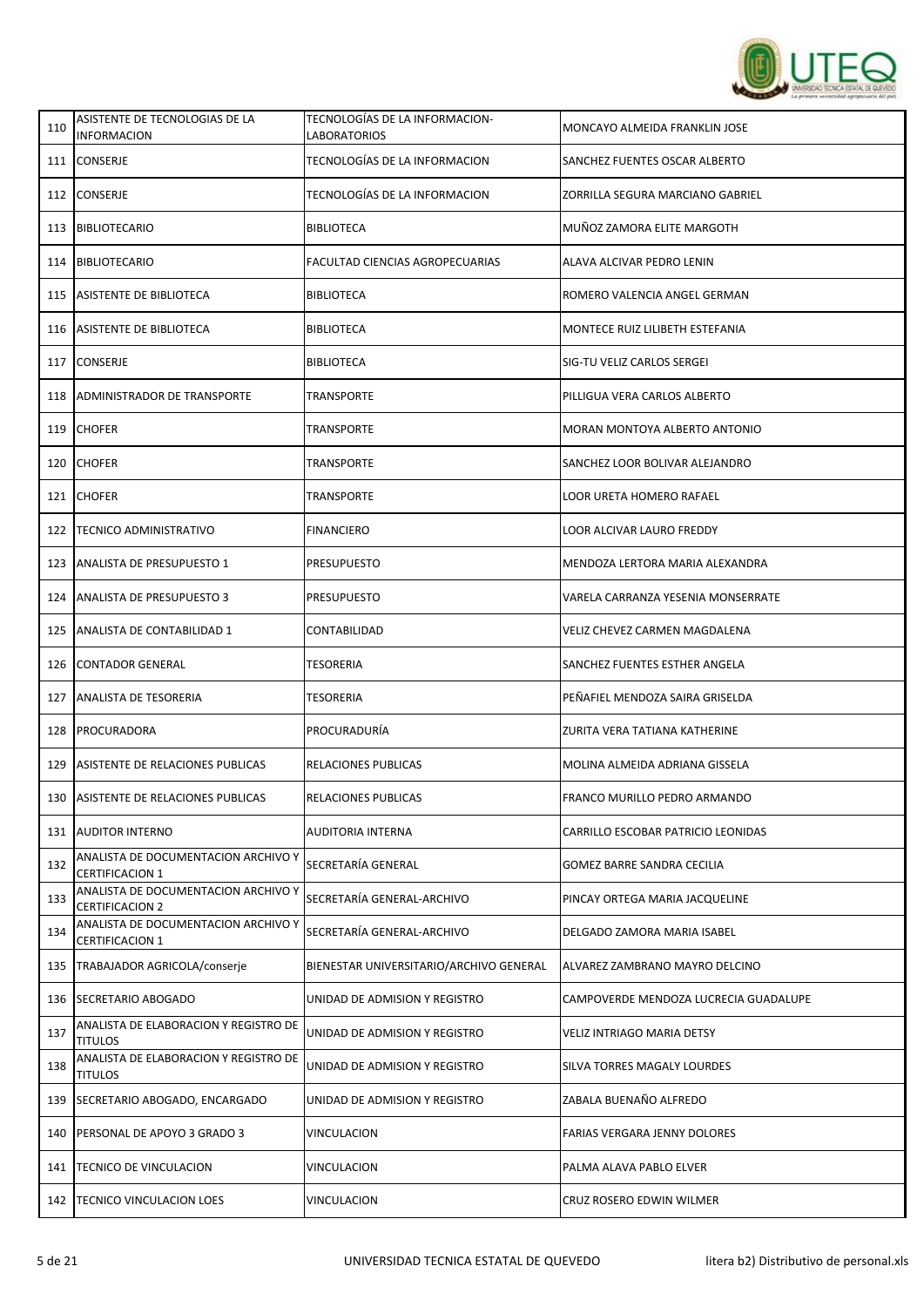

| 143 | ANALISTA DE DESARROLLO DE LA<br><b>INFRAESTRUCTURA 2</b>  | <b>DESARROLLO FISICO</b>                               | MACIAS FARIAS LUISA ISABEL            |
|-----|-----------------------------------------------------------|--------------------------------------------------------|---------------------------------------|
| 144 | ANALISTA DE DESARROLLO DE LA<br>INFRAESTRUCTURA 2         | <b>DESARROLLO FISICO</b>                               | SUAREZ TORRES ANDRES EMMANUEL         |
| 145 | <b>CONSERJE</b>                                           | APOYO A LA GESTION                                     | PLUAS MUÑOZ EDUARDO MANUEL            |
| 146 | <b>GASFITERO</b>                                          | SERVICIOS UNIVERSITARIOS- APOYO A LA<br><b>GESTION</b> | CARABAJO PERALTA JULIO HUMBERTO       |
| 147 | AUXILIAR DE MANTENIMIENTO                                 | SERVICIOS UNIVERSITARIOS- APOYO A LA<br><b>GESTION</b> | CARRANZA CARRANZA JAVIER MAXIMO       |
| 148 | AUXILIAR DE MANTENIMIENTO                                 | SERVICIOS UNIVERSITARIOS- APOYO A LA<br><b>GESTION</b> | CERCADO COBEÑA NEIL FRANCISCO         |
| 149 | ELECTRICISTA                                              | SERVICIOS UNIVERSITARIOS- APOYO A LA<br><b>GESTION</b> | FRANCO VEAS FELIX WILMER              |
| 150 | AUXILIAR DE MANTENIMIENTO                                 | SERVICIOS UNIVERSITARIOS- APOYO A LA<br><b>GESTION</b> | MACIAS GARCIA JAVIER ENRIQUE          |
| 151 | ALBAÑIL                                                   | SERVICIOS UNIVERSITARIOS- APOYO A LA<br><b>GESTION</b> | REINA CHENCHE HECTOR TOMAS            |
| 152 | <b>OPERADOR DE MAQUINA</b>                                | SERVICIOS UNIVERSITARIOS- APOYO A LA<br><b>GESTION</b> | ALVAREZ YOZA DANNY DANIEL             |
| 153 | <b>AUXILIAR DE MANTENIMIENTO</b>                          | SERVICIOS UNIVERSITARIOS- APOYO A LA<br><b>GESTION</b> | SALDAÑA MORA EUDER BENEDICTO          |
| 154 | <b>TECNICO ADMINISTRATIVO</b>                             | UNIDAD DE POSGRADO                                     | PARRAGA PADILLA CARMEN ELIZABETH      |
| 155 | <b>CONSERJE</b>                                           | UNIDAD DE POSGRADO                                     | MENDIETA DELGADO LUIS GALO            |
| 156 | <b>OFICINISTA</b>                                         | UNIDAD DE POSGRADO                                     | ZAMBRANO PLAZA ANGEL GERMAN           |
| 157 | <b>TECNICO ADMINISTRATIVO</b>                             | FACULTAD CIENCIAS EMPRESARIALES                        | HUACON BUSTAMANTE OMAR DARWING        |
| 158 | <b>TECNICO ADMINISTRATIVO</b>                             | FACULTAD CIENCIAS EMPRESARIALES                        | ROSADO MONTOYA SONIA ROCIO            |
| 159 | <b>OFICINISTA</b>                                         | FACULTAD CIENCIAS EMPRESARIALES                        | MORALES MENDOZA VERONICA KARINA       |
| 160 | <b>OFICINISTA</b>                                         | FACULTAD CIENCIAS EMPRESARIALES-UED                    | CARDENAS DAVILA JONATHAN              |
| 161 | <b>CONSERJE</b>                                           | FACULTAD CIENCIAS EMPRESARIALES-UED                    | MONTOYA MEDINA SANDRO YOVANY          |
| 162 | <b>CONSERJE</b>                                           | FACULTAD CIENCIAS EMPRESARIALES                        | <b>VERA TARIRA JAVIER MOISES</b>      |
| 163 | <b>CONSERJE</b>                                           | FACULTAD CIENCIAS EMPRESARIALES                        | GARCIA BAJAÑA DARWIN JAVIER           |
| 164 | CONSERJE                                                  | FACULTAD CIENCIAS EMPRESARIALES                        | MENOSCAL TOALA JULIO CESAR            |
| 165 | <b>CONSERJE</b>                                           | FACULTAD CIENCIAS EMPRESARIALES                        | ARANDA SANTACRUZ PEDRO JOFFRE         |
| 166 | <b>TECNICO ADMINISTRATIVO</b>                             | FACULTAD CIENCIAS AGROPECUARIAS                        | MIRANDA GILER MAYRA MARIUXI           |
| 167 | <b>TECNICO ADMINISTRATIVO</b>                             | FACULTAD CIENCIAS AGROPECUARIAS                        | CARREÑO RODRIGUEZ YUNI ISABEL         |
| 168 | <b>ASISTENTE DE LABORATORIO -</b><br><b>FCAMBIENTALES</b> | FACULTAD CIENCIAS AGROPECUARIAS                        | VARGAS SANCHEZ JOSE BENJAMIN          |
| 169 | LABORATORISTA - LABORATORIO<br><b>BROMATOLOGIA</b>        | <b>FACULTAD CIENCIAS AGROPECUARIAS</b>                 | RAMOS MACKLIFF LOURDES ROCIO          |
| 170 | LABORATORISTA - LABORATORIO<br>RUMIOLOGIA                 | FACULTAD CIENCIAS AGROPECUARIAS                        | ZAPATIER SANTILLAN AURELIO DAVID      |
| 171 | TECNICO DE LABORATORIO DE QUIMICA<br>(LOES)               | FACULTAD CIENCIAS AGROPECUARIAS                        | <b>GARCIA INTRIAGO ERICK NAZARENO</b> |
| 172 | <b>CONSERJE</b>                                           | FACULTAD CIENCIAS AGROPECUARIAS                        | PARRAGA MORA GYMMY LEONID             |
| 173 | CONSERJE                                                  | FACULTAD CIENCIAS AGROPECUARIAS                        | MENDOZA CUELLAR RICHARD ANTONIO       |
| 174 | <b>CONSERJE</b>                                           | FACULTAD CIENCIAS AGROPECUARIAS                        | FLORES MUÑOZ JAIME ENRIQUE            |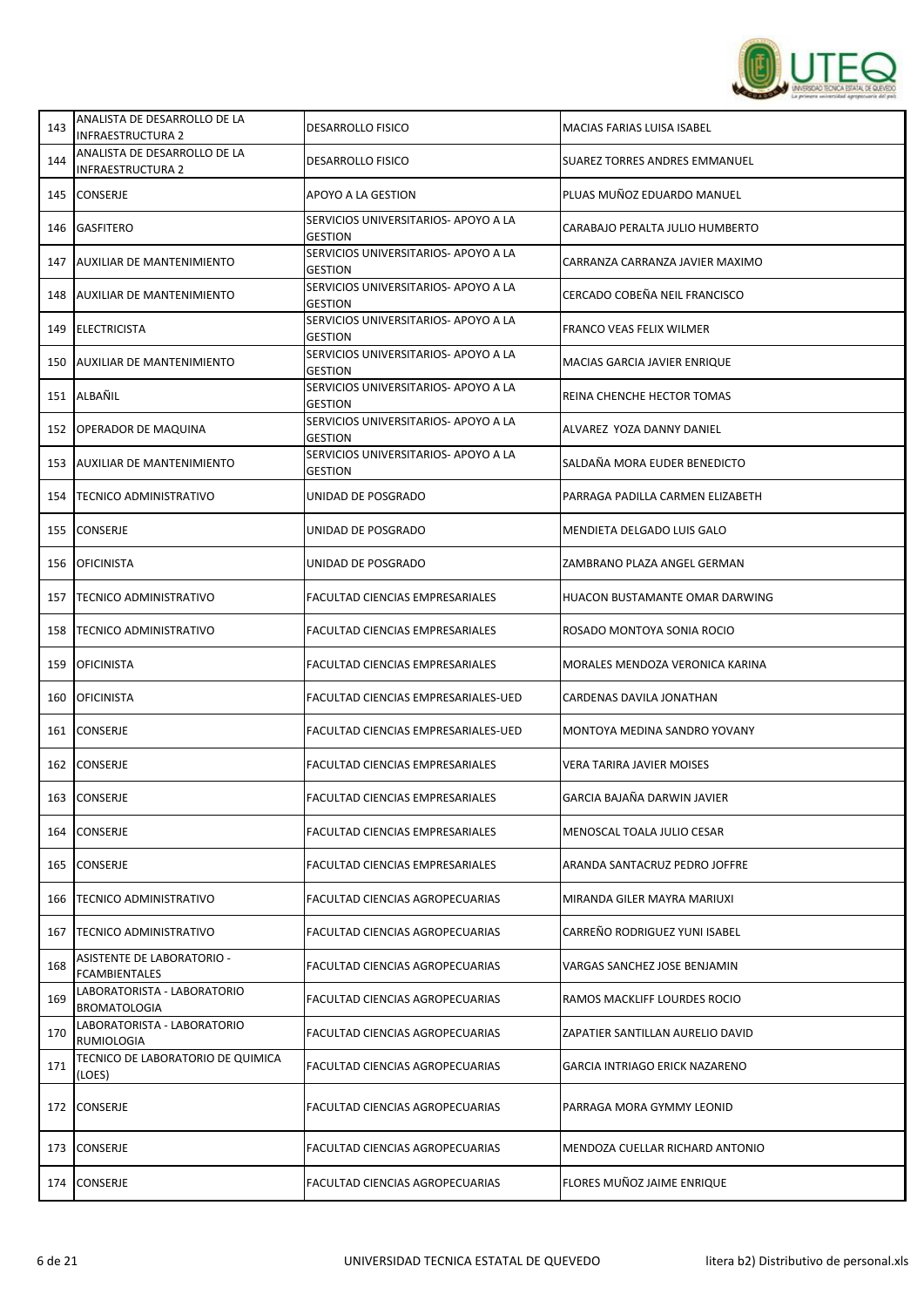

|     | 175 CONSERJE                                                                       | FACULTAD CIENCIAS AGROPECUARIAS                                               | VILLARROEL POSLIGUA JAVIER ORLANDO       |
|-----|------------------------------------------------------------------------------------|-------------------------------------------------------------------------------|------------------------------------------|
|     | 176 CONSERJE                                                                       | FACULTAD CIENCIAS AGROPECUARIAS                                               | <b>FLORES GUERRA MARIO GABRIEL</b>       |
|     | 177 AYUDANTE OPERADOR/conserie                                                     | FACULTAD CIENCIAS AGROPECUARIAS                                               | KAISER ESPINOZA ROBERT ALFREDO           |
|     | 178 AUXILIAR AGROPECUARIO/CONSERJE                                                 | FACULTAD CIENCIAS AGROPECUARIAS                                               | PEREZ ESPINOZA EUGENIO BASILIO           |
| 179 | <b>TECNICO ADMINISTRATIVO</b>                                                      | FACULTAD CIENCIAS DE LA<br>EDUCACION/COORDINACION DE CARRERA DE<br>ENFERMERÍA | TELLO RIZZO DAYSY ELIZABETH              |
|     | 180 CONSERJE                                                                       | ENFERMERÍA                                                                    | SUAREZ ARANA HECTOR JAVIER               |
|     | 181 CONSERJE                                                                       | FACULTAD CIENCIAS DE LA EDUCACION                                             | CEDEÑO CHAVEZ CRISTOBAL COLON            |
|     | 182 CONSERJE                                                                       | FACULTAD CIENCIAS DE LA EDUCACION                                             | BECERRIN BURGOS JUAN ROBERTO             |
| 183 | <b>TECNICO ADMINISTRATIVO</b>                                                      | FACULTAD CIENCIAS DE LA INDUSTRIA Y<br><b>PRODUCCION</b>                      | BONILLA CARBO MONICA LORENA              |
| 184 | <b>CONSERJE</b>                                                                    | FACULTAD CIENCIAS DE LA INDUSTRIA Y<br><b>PRODUCCION</b>                      | SOLIS GARCIA ENRIQUE RODOLFO             |
| 185 | <b>CONSERJE</b>                                                                    | FACULTAD CIENCIAS DE LA INDUSTRIA Y<br><b>PRODUCCION</b>                      | ROBAYO QUINTO YORGE WILMER               |
|     | 186 CONSERJE                                                                       | FACULTAD CIENCIAS DE LA INDUSTRIA Y<br><b>PRODUCCION</b>                      | UBE ALCIVAR FLORENCIO ADOLFO             |
| 187 | ASISTENTE DE LABORATORIOS-FCI -<br>LABORATORIO DE OPERACIONES UNITARIAS PRODUCCION | FACULTAD CIENCIAS DE LA INDUSTRIA Y                                           | COELLO MONTOYA AMADO ENRIQUE             |
| 188 | LABORATORISTA - LABORATORIO LACTIOS Y<br>CARNICOS                                  | <b>FACULTAD CIENCIAS DE LA INDUSTRIA Y</b><br><b>PRODUCCION</b>               | LEONES ZEVALLOS TANYA DOLORES            |
| 189 | <b>TECNICO ADMINISTRATIVO</b>                                                      | FACULTAD CIENCIAS DE LA INGENIERÍA                                            | GARCES SEGOVIA WILMER EDUARDO            |
|     | 190 CONSERJE                                                                       | FACULTAD CIENCIAS DE LA INGENIERÍA                                            | UBE ALCIVAR ANGEL NELSON                 |
|     | 191 AUXILIAR DE MANTENIMIENTO                                                      | FACULTAD CIENCIAS DE LA INGENIERÍA                                            | PARRAGA VISTIN RICARDO ERNESTO           |
|     | 192 AUXILIAR DE MANTENIMIENTO                                                      | FACULTAD CIENCIAS DE LA INGENIERÍA                                            | TRIANA MUÑOZ RICARDO ARTURO              |
| 193 | <b>CONSERJE</b>                                                                    | FACULTAD CIENCIAS DE LA INGENIERÍA                                            | MALLEA CARRANZA FERNADO ALBINO           |
| 194 | <b>CONSERJE</b>                                                                    | FACULTAD CIENCIAS AGROPECUARIAS                                               | SALDAÑA MORA FAUSTINO GERMAN             |
| 195 | ANALISTA DE ELABORACION Y REGISTRO DE<br><b>TITULOS</b>                            | UNIDAD DE ADMISION Y NIVELACION                                               | VELIZ REQUENE HILVER ROGER               |
| 196 | ASISTENTE DE PRODUCCION                                                            | <b>FINCA LA MARIA</b>                                                         | TAMAY MONTOYA ANGEL GILBERTO             |
| 197 | <b>TRABAJADOR AGRICOLA</b>                                                         | FINCA LA MARIA                                                                | BUENO TAPIA MAXIMO RUFINO                |
| 198 | <b>TRABAJADOR AGRICOLA</b>                                                         | FINCA LA MARIA                                                                | <b>BURGOS SOLORZANO ANDRES FRANCISCO</b> |
|     | 199   OPERADOR DE MAQUINARIA AGRICOLA                                              | FINCA LA MARIA                                                                | CALDERON BARRI PEDRO ANTONIO             |
| 200 | <b>TRABAJADOR AGRICOLA</b>                                                         | FINCA LA MARIA                                                                | CASQUETE REINA WILFRIDO MARCELO          |
| 201 | <b>TRABAJADOR AGRICOLA</b>                                                         | FINCA LA MARIA                                                                | CEDEÑO MERO DANNY DANIEL                 |
| 202 | <b>TRABAJADOR AGRICOLA</b>                                                         | FINCA LA MARIA                                                                | FLORES MORAN GREGORIO HUNGRIA            |
|     | 203 AUXILIAR AGROPECUARIO                                                          | FINCA LA MARIA                                                                | FUENTES CARRRANZA HOLGER HIPOLITO        |
| 204 | <b>TRABAJADOR AGRICOLA</b>                                                         | FINCA LA MARIA                                                                | FUENTES CASTRO GERARDO ANDRES            |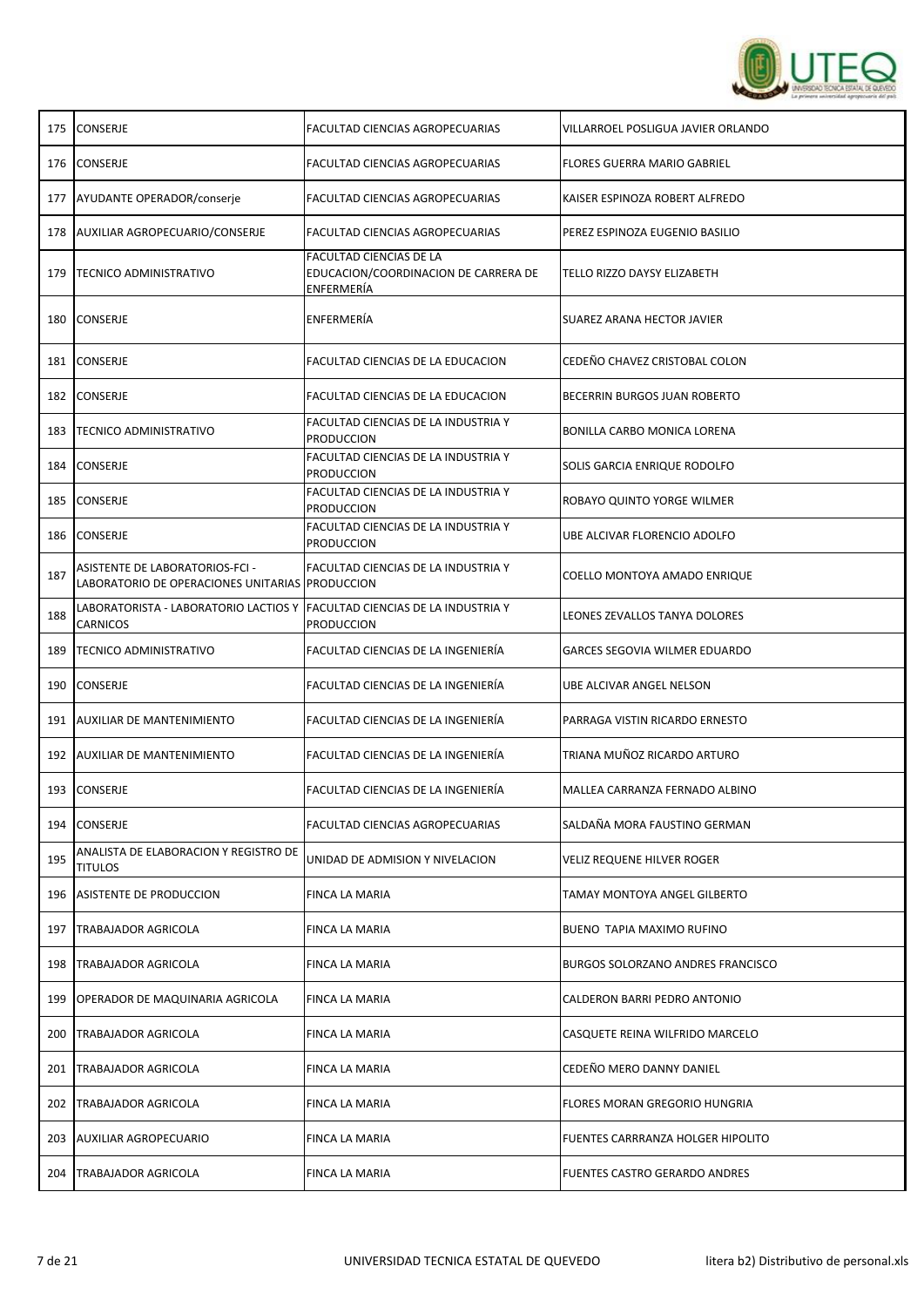

|                                               | FINCA LA MARIA                                                                                                                                                                                                                                                                                                                                                                                                                                                          | <b>GURUMENDI TERAN CAIRO ISAAC</b>      |
|-----------------------------------------------|-------------------------------------------------------------------------------------------------------------------------------------------------------------------------------------------------------------------------------------------------------------------------------------------------------------------------------------------------------------------------------------------------------------------------------------------------------------------------|-----------------------------------------|
|                                               | FINCA LA MARIA                                                                                                                                                                                                                                                                                                                                                                                                                                                          | MACIAS TUAREZ FREDDY ANTONIO            |
|                                               | FINCA LA MARIA                                                                                                                                                                                                                                                                                                                                                                                                                                                          | <b>MERINO PINCAY ROBERTO KLEBER</b>     |
| TRABAJADOR AGRICOLA                           | FINCA LA MARIA                                                                                                                                                                                                                                                                                                                                                                                                                                                          | MORA QUINTANA HOLGER DARWIN             |
| TRABAJADOR AGRICOLA                           | FINCA LA MARIA                                                                                                                                                                                                                                                                                                                                                                                                                                                          | MOREIRA LOOR JOHAN INOCENTE             |
| TRABAJADOR AGRICOLA                           | FINCA LA MARIA                                                                                                                                                                                                                                                                                                                                                                                                                                                          | OLVERA CADENA MANUEL ADRIANO            |
|                                               | FINCA LA MARIA                                                                                                                                                                                                                                                                                                                                                                                                                                                          | RODRIGUEZ FERNANDEZ PEDRO JAVIER        |
| TRABAJADOR AGRICOLA                           | FINCA LA MARIA                                                                                                                                                                                                                                                                                                                                                                                                                                                          | SUAREZ SOLIZ NELSON VADIS               |
|                                               | FINCA LA MARIA                                                                                                                                                                                                                                                                                                                                                                                                                                                          | TARIRA OLVERA ISIDRO PERFECTO           |
|                                               | FINCA LA MARIA                                                                                                                                                                                                                                                                                                                                                                                                                                                          | VERA REINA LORENZO ROSENDO              |
|                                               | FINCA LA MARIA                                                                                                                                                                                                                                                                                                                                                                                                                                                          | ZAMORA VINCES ARMANDO MELANIO           |
|                                               | FINCA LA REPRESA/FACULTAD CIENCIAS<br>AGROPECUARIAS                                                                                                                                                                                                                                                                                                                                                                                                                     | BRIONES MONTECE DANIEL DOMINGO          |
| TRABAJADOR AGRICOLA                           | FINCA LA REPRESA                                                                                                                                                                                                                                                                                                                                                                                                                                                        | <b>BRIONES MONTECE ISIDRO FRANCISCO</b> |
| TRABAJADOR AGRICOLA                           | FINCA LA REPRESA                                                                                                                                                                                                                                                                                                                                                                                                                                                        | <b>BUSTE MENDEZ JORGE FRANCISCO</b>     |
| TRABAJADOR AGRICOLA                           | FINCA LA REPRESA                                                                                                                                                                                                                                                                                                                                                                                                                                                        | CASTRO CHAMORRO WILSON ENRIQUE          |
| TRABAJADOR AGRICOLA                           | FINCA LA REPRESA                                                                                                                                                                                                                                                                                                                                                                                                                                                        | MEZA OLVERA AGAPITO LEONIDAS            |
|                                               | FINCA LA REPRESA/FACULTAD CIENCIAS<br>AGROPECUARIAS                                                                                                                                                                                                                                                                                                                                                                                                                     | PAREDES QUINTO DIOMEDES ENRIQUE         |
|                                               | FINCA LA REPRESA                                                                                                                                                                                                                                                                                                                                                                                                                                                        | VARGAS SOLIS JIMMY JOSE                 |
| TRABAJADOR AGRICOLA-FINCA<br><b>MOROCUMBA</b> | FACULTAD CIENCIAS AGROPECUARIAS                                                                                                                                                                                                                                                                                                                                                                                                                                         | ARCOS AZA MANUEL ANTONIO                |
|                                               | <b>FACULTAD CIENCIAS EMPRESARIALES</b>                                                                                                                                                                                                                                                                                                                                                                                                                                  | AGUAS SEGURA LIVIO CESAR                |
|                                               | FACULTAD CIENCIAS EMPRESARIALES                                                                                                                                                                                                                                                                                                                                                                                                                                         | AGUAYO CARVAJAL VERONICA ROSALVA        |
|                                               | <b>FACULTAD CIENCIAS EMPRESARIALES</b>                                                                                                                                                                                                                                                                                                                                                                                                                                  | ALAVA ROSADO MARIA XIMENA               |
| PROFESOR NO TITULAR-CONTRATADO                | FACULTAD CIENCIAS EMPRESARIALES                                                                                                                                                                                                                                                                                                                                                                                                                                         | ARBOLEDA CASTRO LORENA VANESSA          |
| PROFESOR NO TITULAR-CONTRATADO                | FACULTAD CIENCIAS EMPRESARIALES                                                                                                                                                                                                                                                                                                                                                                                                                                         | BALLESTEROS BALLESTEROS ERIKA YESSENIA  |
| PROFESOR NO TITULAR-CONTRATADO                | FACULTAD CIENCIAS EMPRESARIALES                                                                                                                                                                                                                                                                                                                                                                                                                                         | BRAVO SALVATIERRA JEFFERSON XAVIER      |
| PROFESOR NO TITULAR-CONTRATADO                | FACULTAD CIENCIAS EMPRESARIALES                                                                                                                                                                                                                                                                                                                                                                                                                                         | BUSTAMANTE ALVARADO JUANA YOLANDA       |
| PROFESOR NO TITULAR-CONTRATADO                | FACULTAD CIENCIAS EMPRESARIALES                                                                                                                                                                                                                                                                                                                                                                                                                                         | CARRANZA QUIMI WENDY DIANA              |
| PROFESOR NO TITULAR-CONTRATADO                | FACULTAD CIENCIAS EMPRESARIALES                                                                                                                                                                                                                                                                                                                                                                                                                                         | CARRILLO PATARON MARTHA ELVA            |
| PROFESOR NO TITULAR-CONTRATADO                | FACULTAD CIENCIAS EMPRESARIALES                                                                                                                                                                                                                                                                                                                                                                                                                                         | CASTILLO PLAZA IRIS ARACELY             |
|                                               | FACULTAD CIENCIAS EMPRESARIALES                                                                                                                                                                                                                                                                                                                                                                                                                                         | CHANG RIZO FRESIA SUSANA                |
| PROFESOR NO TITULAR-CONTRATADO                | FACULTAD CIENCIAS EMPRESARIALES                                                                                                                                                                                                                                                                                                                                                                                                                                         | ESTRADA AGUILAR JAIME LEONARDO          |
|                                               | <b>AYUDANTE OPERADOR</b><br><b>TRABAJADOR AGRICOLA</b><br><b>TRABAJADOR AGRICOLA</b><br><b>TRABAJADOR AGRICOLA</b><br><b>TRABAJADOR AGRICOLA</b><br>TRABAJADOR AGRICOLA<br><b>TRABAJADOR AGRICOLA</b><br><b>AUXILIAR AGROPECUARIO</b><br><b>AUXILIAR AGROPECUARIO</b><br><b>TRABAJADOR AGRICOLA</b><br><b>PROFESOR NO TITULAR-CONTRATADO</b><br><b>PROFESOR NO TITULAR-CONTRATADO</b><br><b>PROFESOR NO TITULAR-CONTRATADO</b><br><b>PROFESOR NO TITULAR-CONTRATADO</b> |                                         |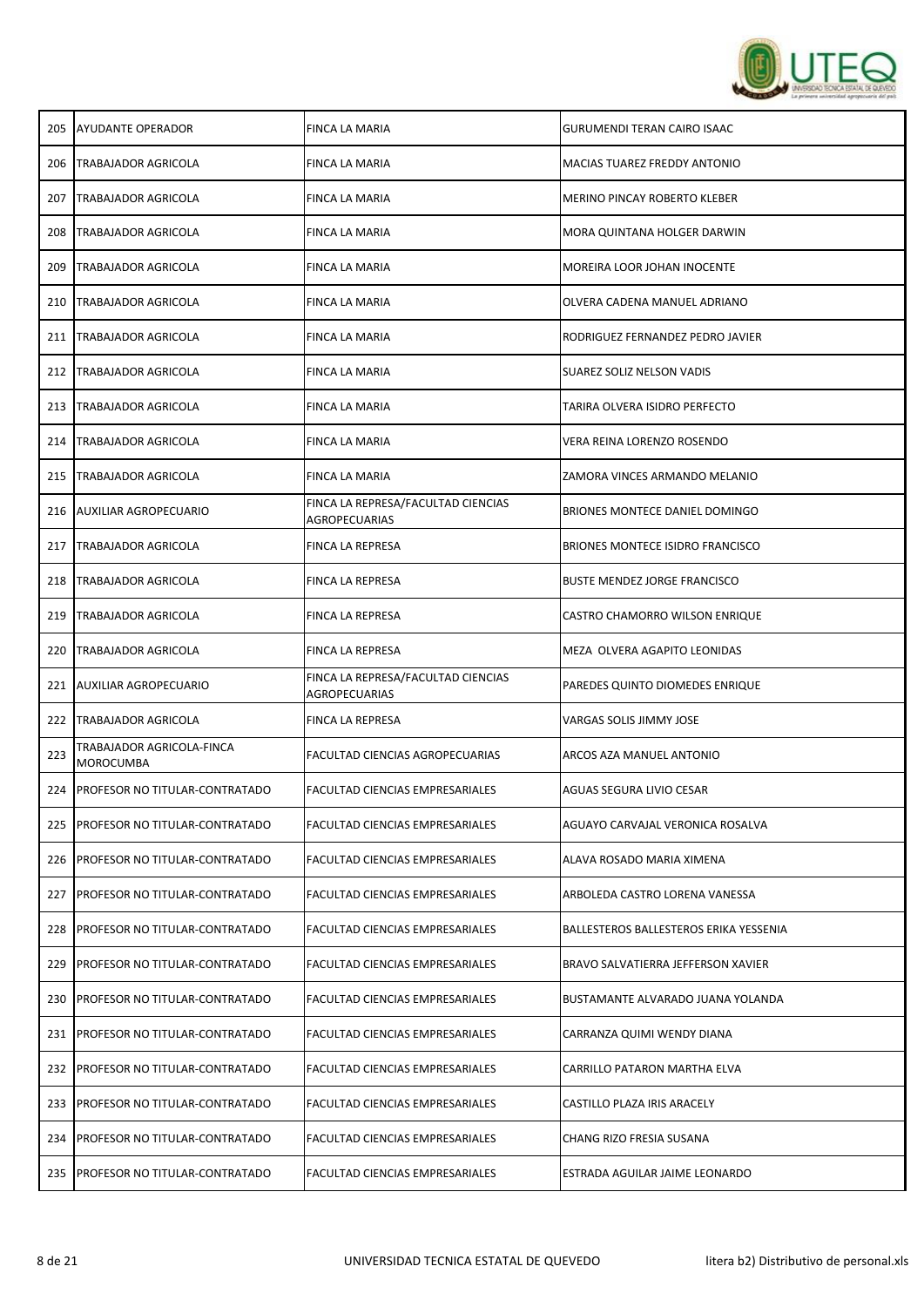

| 236 | <b>PROFESOR NO TITULAR-CONTRATADO</b>                   | FACULTAD CIENCIAS EMPRESARIALES | <b>GALLO FONSECA VICTOR TRAJANO</b>     |
|-----|---------------------------------------------------------|---------------------------------|-----------------------------------------|
| 237 | <b>PROFESOR NO TITULAR-CONTRATADO</b>                   | FACULTAD CIENCIAS EMPRESARIALES | <b>GOMEZ PEREZ ROSA PATRICIA</b>        |
| 238 | PROFESOR NO TITULAR-CONTRATADO                          | FACULTAD CIENCIAS EMPRESARIALES | <b>GUILLIN LLANOS XIMENA MINSHELY</b>   |
| 239 | PROFESOR NO TITULAR-CONTRATADO                          | FACULTAD CIENCIAS EMPRESARIALES | MORA CARPIO WENDY TAMARA                |
| 240 | PROFESOR NO TITULAR-CONTRATADO                          | FACULTAD CIENCIAS EMPRESARIALES | MORALES SORNOZA JOSE MANUEL             |
| 241 | PROFESOR NO TITULAR-CONTRATADO                          | FACULTAD CIENCIAS EMPRESARIALES | MOSQUERA AREVALO ARTURO PATRICIO        |
| 242 | PROFESOR NO TITULAR-CONTRATADO                          | FACULTAD CIENCIAS EMPRESARIALES | ORTEGA TAPIA IRMA GARDENIA              |
| 243 | PROFESOR NO TITULAR-CONTRATADO                          | FACULTAD CIENCIAS EMPRESARIALES | PINOS ULLAURI CAROLA ALEXANDRA          |
| 244 | PROFESOR NO TITULAR-CONTRATADO                          | FACULTAD CIENCIAS EMPRESARIALES | PLATA MURILLO LUIS ANTONIO              |
| 245 | PROFESOR NO TITULAR-CONTRATADO                          | FACULTAD CIENCIAS EMPRESARIALES | PONCE ORDOÑEZ JESSICA ALEXANDRA         |
| 246 | PROFESOR NO TITULAR-CONTRATADO                          | FACULTAD CIENCIAS EMPRESARIALES | RACINES MACIAS RUTH ELIZABETH           |
| 247 | PROFESOR NO TITULAR-CONTRATADO                          | FACULTAD CIENCIAS EMPRESARIALES | RENDON GUERRA GINA DEL PILAR            |
| 248 | PROFESOR NO TITULAR-CONTRATADO                          | FACULTAD CIENCIAS EMPRESARIALES | TRIANA LITARDO FREDDY ENRIQUE           |
| 249 | PROFESOR NO TITULAR-CONTRATADO                          | FACULTAD CIENCIAS EMPRESARIALES | <b>VELEZ MENDOZA JIMMY FRANCISCO</b>    |
| 250 | PROFESOR NO TITULAR-CONTRATADO                          | FACULTAD CIENCIAS EMPRESARIALES | VINUEZA PERALTA HUGO ANDRES             |
| 251 | PROFESOR NO TITULAR-CONTRATADO                          | FACULTAD CIENCIAS EMPRESARIALES | VIZUETA SILVA STEVEN DAVID              |
| 252 | PROFESOR TITULAR PRINCIPAL ESCALAFON<br><b>PREVIO</b>   | FACULTAD CIENCIAS EMPRESARIALES | AGUIRRE VALVERDE DENNIS GUILLERMO       |
| 253 | PROFESOR TITULAR PRINCIPAL ESCALAFÓN<br><b>PREVIO</b>   | FACULTAD CIENCIAS EMPRESARIALES | ANGAMARCA IZQUIERDO GUILLERMO REMIGIO   |
| 254 | PROFESOR TITULAR AGREGADO NIVEL 1<br>GRADO <sub>3</sub> | FACULTAD CIENCIAS EMPRESARIALES | AREVALO BRIONES KARINA PATRICIA         |
| 255 | PROFESOR TITULAR PRINCIPAL ESCALAFÓN<br><b>PREVIO</b>   | FACULTAD CIENCIAS EMPRESARIALES | BAEZ OÑATE MARCOS VINICIO               |
| 256 | PROFESOR TITULAR PRINCIPAL ESCALAFÓN<br><b>PREVIO</b>   | FACULTAD CIENCIAS EMPRESARIALES | BAYAS VACA VICTOR HUGO                  |
| 257 | PROFESOR TITULAR PRINCIPAL ESCALAFÓN<br><b>PREVIO</b>   | FACULTAD CIENCIAS EMPRESARIALES | BUCHELI ESPINOZA NELSON XAVIER          |
| 258 | PROFESOR TITULAR AGREGADO NIVEL 3<br>GRADO 5            | FACULTAD CIENCIAS EMPRESARIALES | <b>BUSTAMANTE FUENTES COLON SILVINO</b> |
| 259 | PROFESOR TITULAR AUXILIAR NIVEL 1<br>GRADO 1            | FACULTAD CIENCIAS EMPRESARIALES | CADENA MIRANDA DIANA ISABEL             |
| 260 | PROFESOR TITULAR PRINCIPAL ESCALAFÓN<br><b>PREVIO</b>   | FACULTAD CIENCIAS EMPRESARIALES | CARREÑO RODRIGUEZ WASHINGTON VILLAMIL   |
| 261 | PROFESOR TITULAR AUXILIAR NIVEL 1<br>GRADO 1            | FACULTAD CIENCIAS EMPRESARIALES | CEDEÑO BRIONES ALEX GEOVANNY            |
| 262 | PROFESOR TITULAR AUXILIAR NIVEL 1<br>GRADO 1            | FACULTAD CIENCIAS EMPRESARIALES | CERVANTES MOLINA XIMENA PAOLA           |
| 263 | PROFESOR TITULAR PRINCIPAL ESCALAFÓN<br><b>PREVIO</b>   | FACULTAD CIENCIAS EMPRESARIALES | FRANCO CEDEÑO FLOR JANETH               |
| 264 | PROFESOR TITULAR PRINCIPAL ESCALAFÓN<br><b>PREVIO</b>   | FACULTAD CIENCIAS EMPRESARIALES | GALLARDO HAON WASHINGTON RAMIRO         |
| 265 | PROFESOR TITULAR PRINCIPAL ESCALAFÓN<br><b>PREVIO</b>   | FACULTAD CIENCIAS EMPRESARIALES | GONZAGA SARMIENTO LUIS EDUARDO          |
| 266 | PROFESOR TITULAR PRINCIPAL ESCALAFÓN<br><b>PREVIO</b>   | FACULTAD CIENCIAS EMPRESARIALES | HERRERA VACA MIGUEL ANGEL               |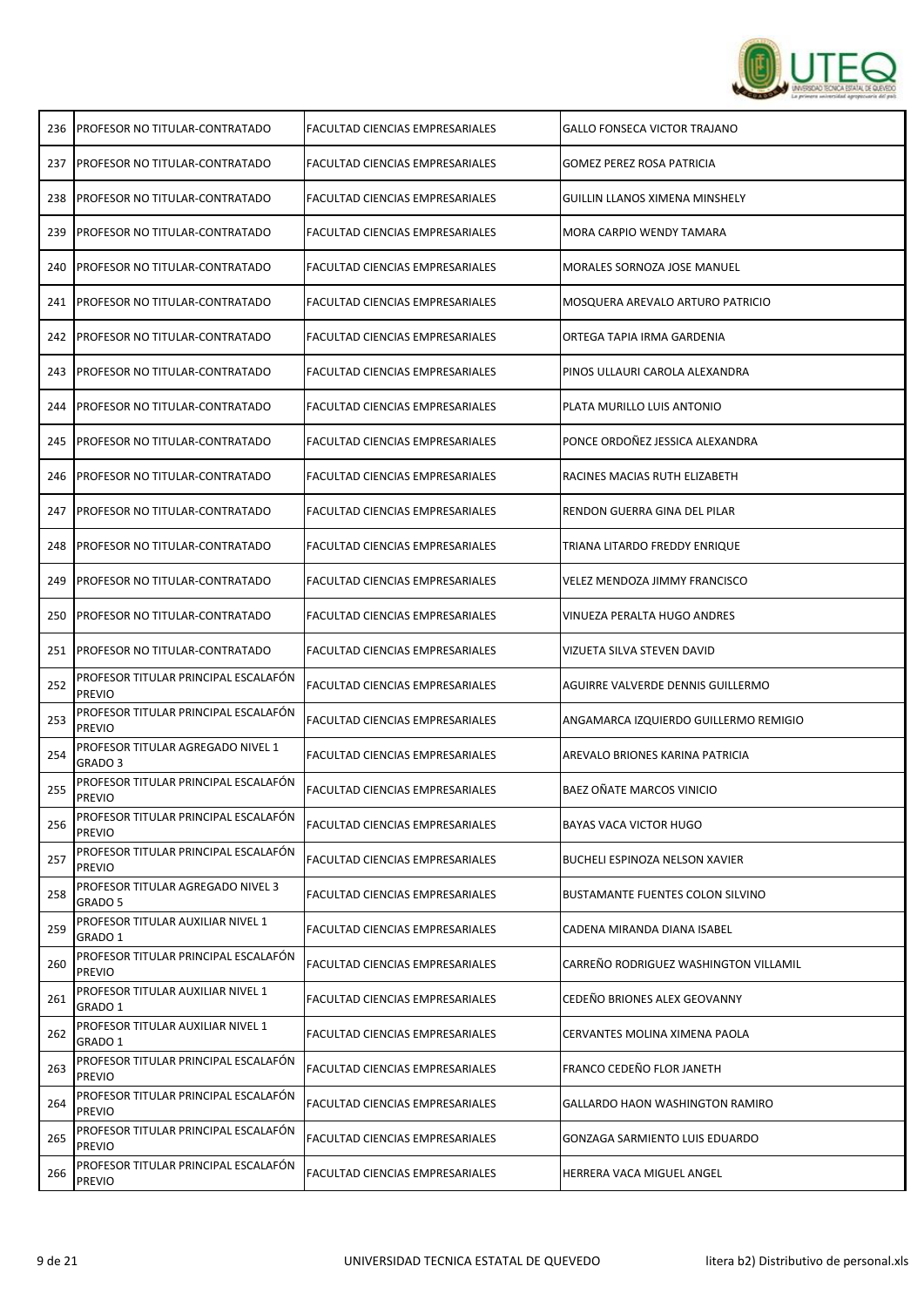

| 267 | <b>PREVIO</b>                                           | FACULTAD CIENCIAS EMPRESARIALES                            | INTRIAGO ZAMORA ENRIQUE NARCISO        |
|-----|---------------------------------------------------------|------------------------------------------------------------|----------------------------------------|
| 268 | PROFESOR TITULAR AUXILIAR                               | FACULTAD CIENCIAS EMPRESARIALES                            | LITARDO CAICEDO CESAR ERNESTO          |
| 269 | PROFESOR TITULAR PRINCIPAL ESCALAFON<br><b>PREVIO</b>   | FACULTAD CIENCIAS EMPRESARIALES                            | MATA ANCHUNDIA DEYANIRA DIGNA          |
| 270 | PROFESOR TITULAR AUXILIAR NIVEL 1<br>GRADO 1            | FACULTAD CIENCIAS EMPRESARIALES                            | MIRANDA ULLON PEDRO CLAVEL             |
| 271 | PROFESOR TITULAR PRINCIPAL ESCALAFÓN<br><b>PREVIO</b>   | FACULTAD CIENCIAS EMPRESARIALES                            | MUÑOZ HEREDIA CESAR ENRIQUE            |
| 272 | PROFESOR TITULAR PRINCIPAL ESCALAFÓN<br><b>PREVIO</b>   | FACULTAD CIENCIAS EMPRESARIALES                            | MUÑOZ RODRIGUEZ RAFAEL JACINTO         |
| 273 | PROFESOR TITULAR AGREGADO NIVEL 1<br>GRADO <sub>3</sub> | FACULTAD CIENCIAS EMPRESARIALES                            | PACHAR LOPEZ MARIA AUXILIADORA         |
| 274 | PROFESOR TITULAR AGREGADO NIVEL 1<br>GRADO 3            | FACULTAD CIENCIAS EMPRESARIALES                            | PALMA LEON AIDA MARIBEL                |
| 275 | PROFESOR TITULAR AUXILIAR NIVEL 1<br>GRADO 1            | FACULTAD CIENCIAS EMPRESARIALES                            | PARRA GAVILANES DANIEL ALBERTO         |
| 276 | PROFESOR TITULAR PRINCIPAL ESCALAFÓN<br><b>PREVIO</b>   | FACULTAD CIENCIAS EMPRESARIALES                            | PEREZ AREVALO MARIO ALEJANDRO          |
| 277 | PROFESOR TITULAR PRINCIPAL ESCALAFÓN<br><b>PREVIO</b>   | FACULTAD CIENCIAS EMPRESARIALES                            | PEREZ JUEZ ERNESTO JAVIER              |
| 278 | PROFESOR TITULAR PRINCIPAL ESCALAFÓN<br><b>PREVIO</b>   | FACULTAD CIENCIAS EMPRESARIALES                            | PURCACHI AGUIRRE WALTHER BOANERGE      |
| 279 | PROFESOR TITULAR PRINCIPAL ESCALAFÓN<br><b>PREVIO</b>   | FACULTAD CIENCIAS EMPRESARIALES                            | RAMIREZ CHAVEZ MAXIMO ABEL             |
| 280 | PROFESOR TITULAR PRINCIPAL ESCALAFÓN<br><b>PREVIO</b>   | FACULTAD CIENCIAS EMPRESARIALES                            | REYES CEVALLOS MAGALY NARCISA DE JESUS |
| 281 | PROFESOR TITULAR AUXILIAR NIVEL 1<br>GRADO 1            | FACULTAD CIENCIAS EMPRESARIALES                            | RIVERA VELASCO JOSE LUIS               |
| 282 | PROFESOR TITULAR AGREGADO NIVEL 1<br>GRADO <sub>3</sub> | FACULTAD CIENCIAS EMPRESARIALES                            | RODRIGUEZ ANGULO DOMINGA ERNESTINA     |
| 283 | PROFESOR TITULAR AUXILIAR NIVEL 1<br>GRADO 1            | FACULTAD CIENCIAS EMPRESARIALES                            | SANDOVAL CUJI MARTHA MATILDE           |
| 284 | PROFESOR TITULAR AGREGADO NIVEL 1<br>GRADO 3            | FACULTAD CIENCIAS EMPRESARIALES                            | TACHONG ALENCASTRO LAURA               |
| 285 | PROFESOR TITULAR PRINCIPAL ESCALAFÓN<br><b>PREVIO</b>   | FACULTAD CIENCIAS EMPRESARIALES                            | TORRES SEGARRA CARLOS VICENTE          |
| 286 | PROFESOR TITULAR PRINCIPAL ESCALAFÓN<br><b>PREVIO</b>   | FACULTAD CIENCIAS EMPRESARIALES                            | VELASCO BARAHONA VICTORIA BIRMANIA     |
| 287 | PROFESOR TITULAR PRINCIPAL ESCALAFÓN<br><b>PREVIO</b>   | FACULTAD CIENCIAS EMPRESARIALES                            | VILLALVA ABARCA GUALBERTO RAFAEL       |
| 288 | PROFESOR TITULAR AUXILIAR NIVEL 1<br>GRADO 1            | FACULTAD CIENCIAS EMPRESARIALES                            | VINUEZA MENDOZA GLENN WALTER           |
| 289 | PROFESOR TITULAR PRINCIPAL ESCALAFÓN<br><b>PREVIO</b>   | FACULTAD CIENCIAS EMPRESARIALES                            | YEPEZ YANEZ ANGEL BOLIVAR              |
| 290 | PROFESOR TITULAR AGREGADO NIVEL 1<br>GRADO 3            | FACULTAD CIENCIAS EMPRESARIALES                            | ZAMBRANO BARROS NUVIA AURORA           |
| 291 | PROFESOR TITULAR PRINCIPAL ESCALAFÓN<br><b>PREVIO</b>   | FACULTAD CIENCIAS EMPRESARIALES                            | ZAMBRANO MEDRANDA LUIS AMABLE          |
| 292 | <b>PROFESOR NO TITULAR-CONTRATADO</b>                   | UNIDAD DE ESTUDIOS A DISTANCIA                             | NUÑEZ BARTOLOME ELIZABETH JULIANA      |
| 293 | PROFESOR NO TITULAR-CONTRATADO                          | UNIDAD DE ESTUDIOS A DISTANCIA                             | ULLON PEREZ MARGARITA CLEMENCIA        |
| 294 | PROFESOR TITULAR AGREGADO NIVEL 1<br>GRADO 3            | UNIDAD DE ESTUDIOS A DISTANCIA                             | HARO CHONG ALEXANDRA ELIZABETH         |
| 295 | PROFESOR TITULAR AUXILIAR NIVEL 1<br>GRADO 1            | UNIDAD DE ESTUDIOS A DISTANCIA                             | RAMIREZ CHAVEZ ELICEO                  |
| 296 | PROFESOR TITULAR AGREGADO NIVEL 1<br>GRADO 3            | UNIDAD DE ESTUDIOS A DISTANCIA                             | VILLARROEL PUMA MARCO FERNANDO         |
| 297 | <b>PROFESOR NO TITULAR-CONTRATADO</b>                   | FACULTAD DE CIENCIAS SOCIALES, ECONÓMICAS<br>Y FINANCIERAS | ABRIL RUIZ IVETH CAROLINA              |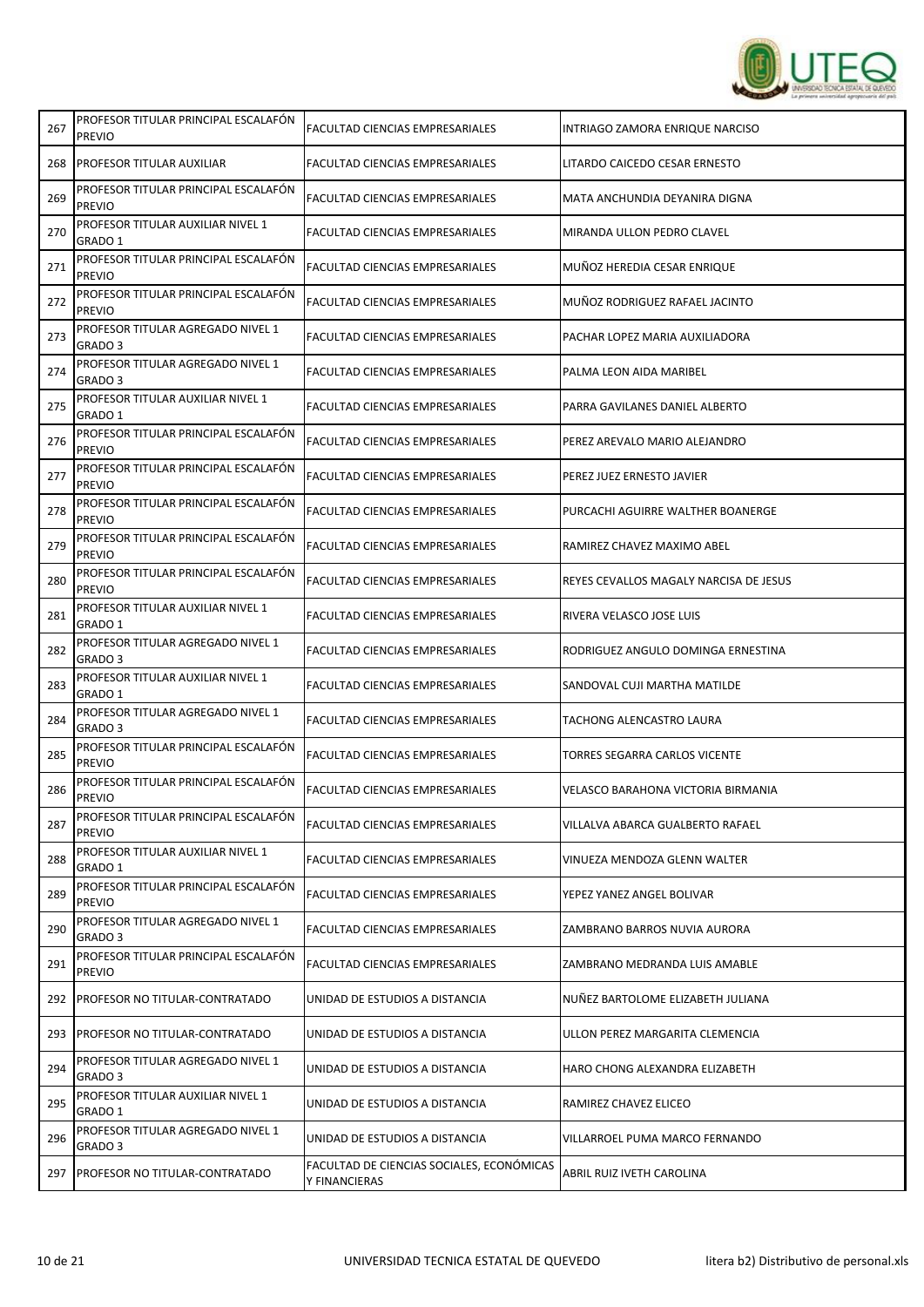

| 298 | PROFESOR NO TITULAR-CONTRATADO        | FACULTAD DE CIENCIAS SOCIALES, ECONÓMICAS<br>Y FINANCIERAS | BAZURTO BRAVO GARY NELSON            |
|-----|---------------------------------------|------------------------------------------------------------|--------------------------------------|
| 299 | PROFESOR NO TITULAR-CONTRATADO        | FACULTAD DE CIENCIAS SOCIALES, ECONÓMICAS<br>Y FINANCIERAS | BERNAL YAMUCA JORGE LUIS             |
| 300 | <b>PROFESOR NO TITULAR-CONTRATADO</b> | FACULTAD DE CIENCIAS SOCIALES, ECONÓMICAS<br>Y FINANCIERAS | BETANCOURT LUDEÑA KAREN LISBETH      |
| 301 | PROFESOR NO TITULAR-CONTRATADO        | FACULTAD DE CIENCIAS SOCIALES, ECONÓMICAS<br>Y FINANCIERAS | BRIONES ZAMBRANO MARIUXY ESTEFANIA   |
| 302 | PROFESOR NO TITULAR-CONTRATADO        | FACULTAD DE CIENCIAS SOCIALES, ECONÓMICAS<br>Y FINANCIERAS | BUSTAMANTE VERA FREDDY HERNAN        |
| 303 | PROFESOR NO TITULAR-CONTRATADO        | FACULTAD DE CIENCIAS SOCIALES, ECONÓMICAS<br>Y FINANCIERAS | CABRERA GARCIA MELISA VICTORIA       |
| 304 | PROFESOR NO TITULAR-CONTRATADO        | FACULTAD DE CIENCIAS SOCIALES, ECONÓMICAS<br>Y FINANCIERAS | CHICAIZA CHICAIZA ROSA MARIA         |
| 305 | PROFESOR NO TITULAR-CONTRATADO        | FACULTAD DE CIENCIAS SOCIALES, ECONÓMICAS<br>Y FINANCIERAS | ESTUPIÑAN LINCE MARIA LORENA         |
| 306 | PROFESOR NO TITULAR-CONTRATADO        | FACULTAD DE CIENCIAS SOCIALES, ECONÓMICAS<br>Y FINANCIERAS | GILER MACIAS SINTIA MONSERRATE       |
| 307 | <b>PROFESOR NO TITULAR-CONTRATADO</b> | FACULTAD DE CIENCIAS SOCIALES, ECONÓMICAS<br>Y FINANCIERAS | <b>GOMEZ GUTIERREZ FELIX LORENZO</b> |
| 308 | PROFESOR NO TITULAR-CONTRATADO        | FACULTAD DE CIENCIAS SOCIALES, ECONÓMICAS<br>Y FINANCIERAS | GUTIERREZ LARA VICTOR EDUARDO        |
| 309 | PROFESOR NO TITULAR-CONTRATADO        | FACULTAD DE CIENCIAS SOCIALES, ECONÓMICAS<br>Y FINANCIERAS | LANDABURU MENDOZA JIMMY RAFAEL       |
| 310 | PROFESOR NO TITULAR-CONTRATADO        | FACULTAD DE CIENCIAS SOCIALES, ECONÓMICAS<br>Y FINANCIERAS | LOPEZ GARCES MONICA PAOLA            |
| 311 | PROFESOR NO TITULAR-CONTRATADO        | FACULTAD DE CIENCIAS SOCIALES, ECONÓMICAS<br>Y FINANCIERAS | MACIAS VELIZ JOSE NOLBERTO           |
| 312 | PROFESOR NO TITULAR-CONTRATADO        | FACULTAD DE CIENCIAS SOCIALES, ECONÓMICAS<br>Y FINANCIERAS | MALDONADO CASTRO ANGEL BORIS         |
| 313 | PROFESOR NO TITULAR-CONTRATADO        | FACULTAD DE CIENCIAS SOCIALES, ECONÓMICAS<br>Y FINANCIERAS | MORALES HAZ MANUEL FRANCISCO         |
| 314 | PROFESOR NO TITULAR-CONTRATADO        | FACULTAD DE CIENCIAS SOCIALES, ECONÓMICAS<br>Y FINANCIERAS | MORALES INGUILLAY PEDRO FERNANDO     |
| 315 | PROFESOR NO TITULAR-CONTRATADO        | FACULTAD DE CIENCIAS SOCIALES, ECONÓMICAS<br>Y FINANCIERAS | MORENO SUQUILANDA EDGAR ALAN         |
| 316 | <b>PROFESOR NO TITULAR-CONTRATADO</b> | FACULTAD DE CIENCIAS SOCIALES, ECONÓMICAS<br>Y FINANCIERAS | QUISHPE CHANGO SEGUNDO CARLOS        |
| 317 | <b>PROFESOR NO TITULAR-CONTRATADO</b> | FACULTAD DE CIENCIAS SOCIALES, ECONÓMICAS<br>Y FINANCIERAS | RIVADENEIRA ZAMBRANO MARIA ANGELICA  |
| 318 | PROFESOR NO TITULAR-CONTRATADO        | FACULTAD DE CIENCIAS SOCIALES, ECONÓMICAS<br>Y FINANCIERAS | TARANTO HAON FRANKLIN XAVIER         |
| 319 | PROFESOR NO TITULAR-CONTRATADO        | FACULTAD DE CIENCIAS SOCIALES, ECONÓMICAS<br>Y FINANCIERAS | VELOZ SEGURA ELIZABETH ALEXANDRA     |
| 320 | PROFESOR NO TITULAR-CONTRATADO        | FACULTAD CIENCIAS AGROPECUARIAS                            | BATISTA CASACO AIME ROSARIO          |
| 321 | PROFESOR NO TITULAR-CONTRATADO        | FACULTAD CIENCIAS AGROPECUARIAS                            | CABEZAS GUERRERO MILTON FERNANDO     |
| 322 | PROFESOR NO TITULAR-CONTRATADO        | FACULTAD CIENCIAS AGROPECUARIAS                            | CEDEÑO MUÑOZ JOEL ALBERTO            |
| 323 | PROFESOR NO TITULAR-CONTRATADO        | FACULTAD CIENCIAS AGROPECUARIAS                            | COELLO VERA ADALBERTO ANTONIO        |
| 324 | PROFESOR NO TITULAR-CONTRATADO        | FACULTAD CIENCIAS AGROPECUARIAS                            | CRUZ ROSERO NICOLAS JAVIER           |
| 325 | PROFESOR NO TITULAR-CONTRATADO        | FACULTAD CIENCIAS AGROPECUARIAS                            | EGUEZ ENRIQUEZ ERICK ALBERTO         |
| 326 | PROFESOR NO TITULAR-CONTRATADO        | FACULTAD CIENCIAS AGROPECUARIAS                            | <b>GARCIA COX WALTER OSCAR</b>       |
| 327 | PROFESOR NO TITULAR-CONTRATADO        | FACULTAD CIENCIAS AGROPECUARIAS                            | <b>GUAMAN SARANGO VICTOR MANUEL</b>  |
| 328 | <b>PROFESOR NO TITULAR-CONTRATADO</b> | FACULTAD CIENCIAS AGROPECUARIAS                            | HEREDIA RENGIFO MARCO GERARDO        |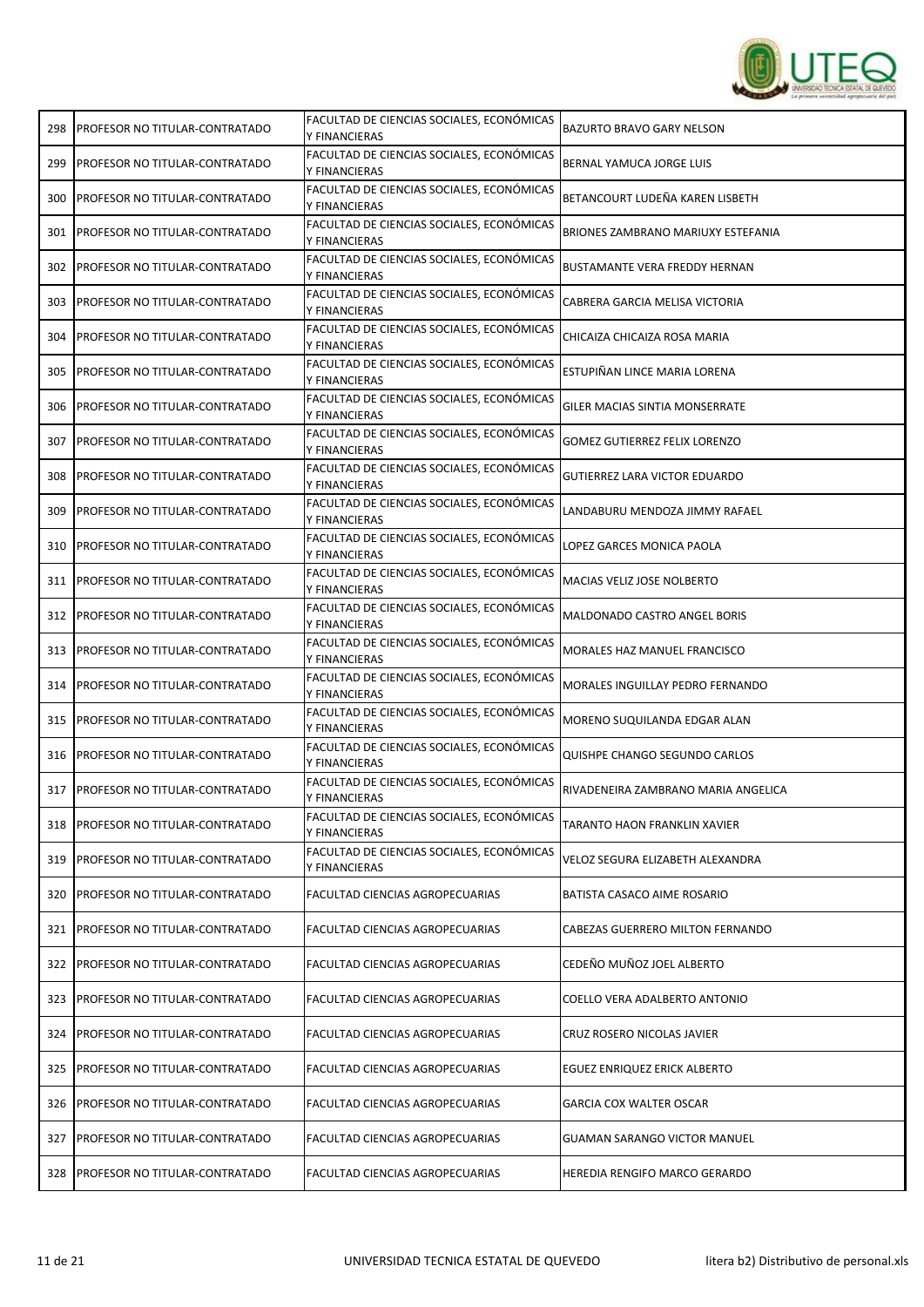

| <b>PROFESOR NO TITULAR-CONTRATADO</b>                   | FACULTAD CIENCIAS AGROPECUARIAS        | HERRERA EGUEZ FAVIO EDUARDO         |
|---------------------------------------------------------|----------------------------------------|-------------------------------------|
| <b>PROFESOR NO TITULAR-CONTRATADO</b>                   | FACULTAD CIENCIAS AGROPECUARIAS        | JALCA ZAMBRANO IVONNE ROCIO         |
| PROFESOR NO TITULAR-CONTRATADO                          | FACULTAD CIENCIAS AGROPECUARIAS        | JIMENEZ ROMERO EDWIN MIGUEL         |
| PROFESOR NO TITULAR-CONTRATADO                          | FACULTAD CIENCIAS AGROPECUARIAS        | LLERENA RAMOS LUIS TARQUINO         |
| PROFESOR NO TITULAR-CONTRATADO                          | FACULTAD CIENCIAS AGROPECUARIAS        | MARIN CUEVAS CARMEN VICTORIA        |
| PROFESOR NO TITULAR-CONTRATADO                          | FACULTAD CIENCIAS AGROPECUARIAS        | MEZA BONE FABRICIO FABIAN           |
| PROFESOR NO TITULAR-CONTRATADO                          | FACULTAD CIENCIAS AGROPECUARIAS        | MEZA BONE CARLOS JAVIER             |
| PROFESOR NO TITULAR-CONTRATADO                          | FACULTAD CIENCIAS AGROPECUARIAS        | MONGE FREILE MARLON FERNANDO        |
| PROFESOR NO TITULAR-CONTRATADO                          | FACULTAD CIENCIAS AGROPECUARIAS        | MONGE GARCIA GUSTAVO VINICIO        |
| PROFESOR NO TITULAR-CONTRATADO                          | FACULTAD CIENCIAS AGROPECUARIAS        | ORRALA ICAZA MARTIN ITALO           |
| PROFESOR NO TITULAR-CONTRATADO                          | FACULTAD CIENCIAS AGROPECUARIAS        | ORTIZ LOZADA ELIZABETH AUXILIADORA  |
| PROFESOR NO TITULAR-CONTRATADO                          | FACULTAD CIENCIAS AGROPECUARIAS        | PALMA LEON ROXANNA PATRICIA         |
| PROFESOR NO TITULAR-CONTRATADO                          | FACULTAD CIENCIAS AGROPECUARIAS        | PASTOR ROMERO KARINA SUSANA         |
| <b>PROFESOR NO TITULAR-CONTRATADO</b>                   | FACULTAD CIENCIAS AGROPECUARIAS        | RAMOS CORRALES PABLO CESAR          |
| PROFESOR NO TITULAR-CONTRATADO                          | FACULTAD CIENCIAS AGROPECUARIAS        | RIVAS MENDOZA KEVIN LARRY           |
| PROFESOR NO TITULAR-CONTRATADO                          | FACULTAD CIENCIAS AGROPECUARIAS        | RIVERO HERRADA MARISOL              |
| PROFESOR NO TITULAR-CONTRATADO                          | FACULTAD CIENCIAS AGROPECUARIAS        | SANTANA ALVARADO WILMER HUMBERTO    |
| <b>PROFESOR NO TITULAR-CONTRATADO</b>                   | FACULTAD CIENCIAS AGROPECUARIAS        | SOLANO APUNTES EDISON HIDALGO       |
| PROFESOR NO TITULAR-CONTRATADO                          | FACULTAD CIENCIAS AGROPECUARIAS        | VILLAMAR TORRES RONALD OSWALDO      |
| PROFESOR NO TITULAR-CONTRATADO                          | FACULTAD CIENCIAS AGROPECUARIAS        | YANEZ CAJO DANILO JAVIER            |
| PROFESOR NO TITULAR-CONTRATADO                          | FACULTAD CIENCIAS AGROPECUARIAS        | YEPEZ MACIAS PIEDAD FRANCISCA       |
| PROFESOR TITULAR AGREGADO NIVEL 1<br>GRADO 3            | FACULTAD CIENCIAS AGROPECUARIAS        | ABASOLO PACHECO FERNANDO            |
| PROFESOR TITULAR AGREGADO NIVEL 1<br>GRADO 3            | FACULTAD CIENCIAS AGROPECUARIAS        | ALVAREZ PERDOMO GUIDO RODOLFO       |
| PROFESOR TITULAR AGREGADO ESCALAFÓN<br><b>PREVIO</b>    | FACULTAD CIENCIAS AGROPECUARIAS        | ARGUELLO NUÑEZ TITO GERMAN          |
| PROFESOR TITULAR PRINCIPAL NIVEL 1<br>GRADO 6           | <b>FACULTAD CIENCIAS AGROPECUARIAS</b> | AVELLANEDA CEVALLOS JUAN HUMBERTO   |
| PROFESOR TITULAR AUXILIAR NIVEL 1<br>GRADO 1            | FACULTAD CIENCIAS AGROPECUARIAS        | CABEZAS CONGO RONALD ROBERTO        |
| PROFESOR TITULAR AGREGADO NIVEL 1<br>GRADO <sub>3</sub> | FACULTAD CIENCIAS AGROPECUARIAS        | CADME AREVALO MARIA LORENA          |
| PROFESOR TITULAR PRINCIPAL ESCALAFÓN<br><b>PREVIO</b>   | FACULTAD CIENCIAS AGROPECUARIAS        | CAMPI ORTIZ WELLINGTON DAVID        |
| PROFESOR TITULAR PRINCIPAL NIVEL 1<br>GRADO 6           | FACULTAD CIENCIAS AGROPECUARIAS        | CANCHIGNIA MARTINEZ HAYRON FABRICIO |
| PROFESOR TITULAR PRINCIPAL ESCALAFÓN<br><b>PREVIO</b>   | FACULTAD CIENCIAS AGROPECUARIAS        | CARRANZA CUSME SANTIAGO ROBERTO     |
| PROFESOR TITULAR AUXILIAR NIVEL 1<br>GRADO 1            | FACULTAD CIENCIAS AGROPECUARIAS        | CEVALLOS FALQUEZ ORLY FERNANDO      |
|                                                         |                                        |                                     |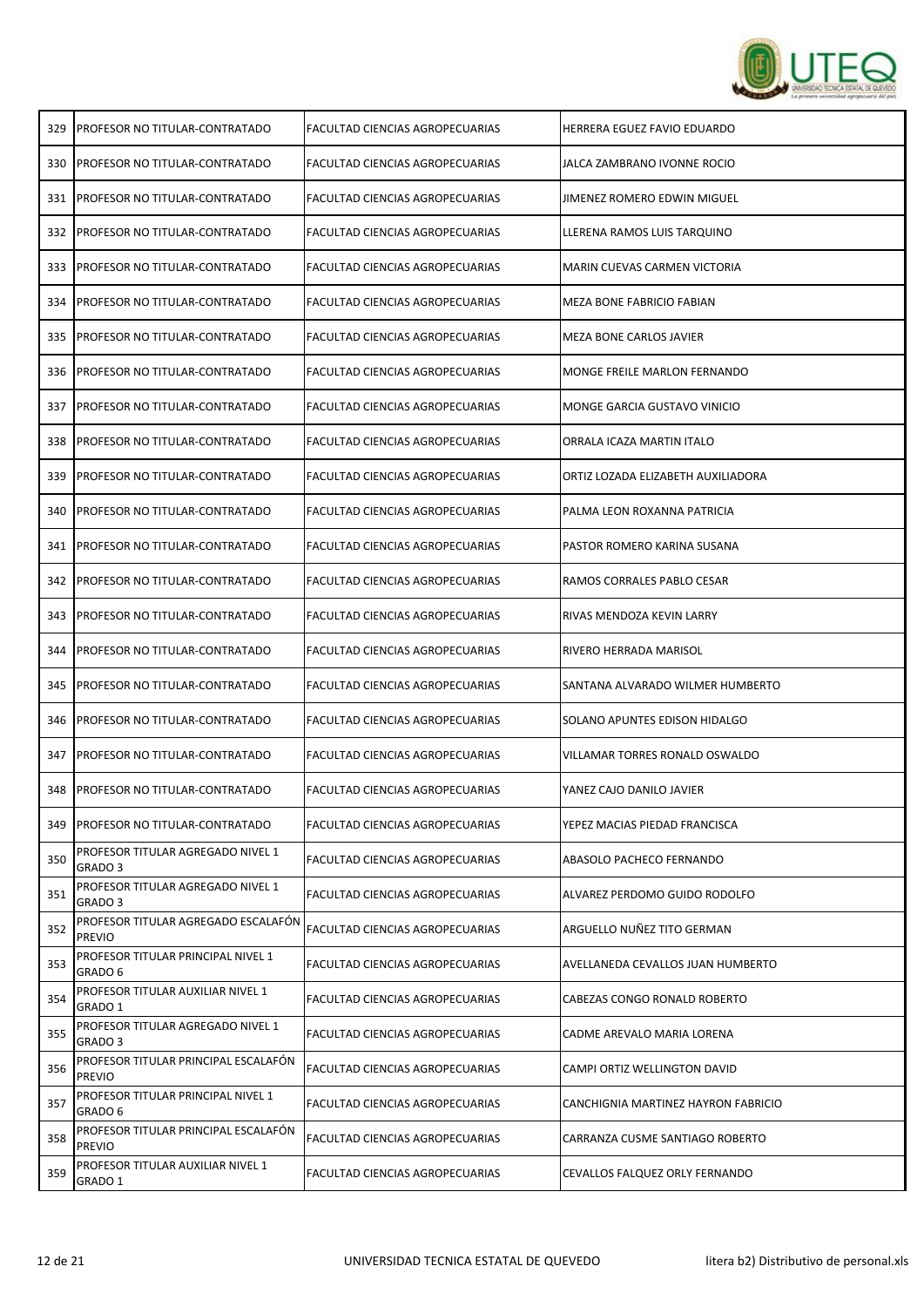

| 360 | PROFESOR TITULAR AGREGADO NIVEL 1<br>GRADO 3            | FACULTAD CIENCIAS AGROPECUARIAS        | CRESPO GUTIERREZ ROMMEL SANTIAGO      |
|-----|---------------------------------------------------------|----------------------------------------|---------------------------------------|
| 361 | PROFESOR TITULAR AGREGADO NIVEL 1<br>GRADO 3            | FACULTAD CIENCIAS AGROPECUARIAS        | ESPINOSA CARRILLO JOSE FRANCISCO      |
| 362 | PROFESOR TITULAR AGREGADO NIVEL 3<br>GRADO 5            | FACULTAD CIENCIAS AGROPECUARIAS        | ESPINOZA GUERRA ITALO FERNANDO        |
| 363 | PROFESOR TITULAR PRINCIPAL ESCALAFÓN<br><b>PREVIO</b>   | FACULTAD CIENCIAS AGROPECUARIAS        | ESTUPIÑAN VELIZ KLEBER ANTONIO        |
| 364 | PROFESOR TITULAR AGREGADO NIVEL 1<br>GRADO 3            | FACULTAD CIENCIAS AGROPECUARIAS        | <b>GAIBOR FERNANDEZ RAMIRO</b>        |
| 365 | PROFESOR TITULAR AGREGADO NIVEL 1<br>GRADO 3            | <b>FACULTAD CIENCIAS AGROPECUARIAS</b> | <b>GODOY ESPINOZA VICTOR HUGO</b>     |
| 366 | PROFESOR TITULAR AUXILIAR NIVEL 1<br>GRADO 1            | <b>FACULTAD CIENCIAS AGROPECUARIAS</b> | <b>GODOY MONTIEL LUIS ALBERTO</b>     |
| 367 | PROFESOR TITULAR AGREGADO NIVEL 1<br>GRADO 3            | FACULTAD CIENCIAS AGROPECUARIAS        | <b>GONZALEZ VELEZ MARTIN ARMANDO</b>  |
| 368 | PROFESOR TITULAR AGREGADO NIVEL 1<br>GRADO 3            | FACULTAD CIENCIAS AGROPECUARIAS        | <b>GRANADOS RIVAS YANILA ESTHER</b>   |
| 369 | PROFESOR TITULAR AUXILIAR NIVEL 1<br>GRADO 1            | FACULTAD CIENCIAS AGROPECUARIAS        | <b>GUERRERO CHUEZ RAQUEL VERONICA</b> |
| 370 | PROFESOR TITULAR AUXILIAR NIVEL 1<br>GRADO 1            | FACULTAD CIENCIAS AGROPECUARIAS        | GUEVARA SANTANA FREDDY JAVIER         |
| 371 | PROFESOR TITULAR PRINCIPAL ESCALAFON<br><b>PREVIO</b>   | FACULTAD CIENCIAS AGROPECUARIAS        | JACOME LOPEZ GERMAN ALEXANDER         |
| 372 | PROFESOR TITULAR AUXILIAR NIVEL 1<br>GRADO 1            | FACULTAD CIENCIAS AGROPECUARIAS        | MARTINEZ CHEVEZ MALENA                |
| 373 | PROFESOR TITULAR AGREGADO NIVEL 1<br>GRADO 3            | FACULTAD CIENCIAS AGROPECUARIAS        | MEDINA VILLACIS MARLENE               |
| 374 | PROFESOR TITULAR AUXILIAR NIVEL 1<br>GRADO 1            | FACULTAD CIENCIAS AGROPECUARIAS        | MENACE ALMEA MOISES ARTURO            |
| 375 | PROFESOR TITULAR AGREGADO NIVEL 1<br>GRADO 3            | FACULTAD CIENCIAS AGROPECUARIAS        | MESTANZA UQUILLAS CAMILO ALEXANDER    |
| 376 | PROFESOR TITULAR AUXILIAR NIVEL 1<br>GRADO 1            | FACULTAD CIENCIAS AGROPECUARIAS        | MEZA BONE GARI ALEX                   |
| 377 | PROFESOR TITULAR PRINCIPAL ESCALAFÓN<br><b>PREVIO</b>   | FACULTAD CIENCIAS AGROPECUARIAS        | MONTENEGRO VIVAS LEON BOLIVAR         |
| 378 | PROFESOR TITULAR PRINCIPAL NIVEL 1<br>GRADO 6           | FACULTAD CIENCIAS AGROPECUARIAS        | MORANTE CARRIEL JAIME ALFREDO         |
| 379 | PROFESOR TITULAR AGREGADO NIVEL 1<br>GRADO <sub>3</sub> | FACULTAD CIENCIAS AGROPECUARIAS        | MUÑOZ MARCILLO JOSE LUIS              |
| 380 | PROFESOR TITULAR PRINCIPAL ESCALAFÓN<br><b>PREVIO</b>   | FACULTAD CIENCIAS AGROPECUARIAS        | MUÑOZ RODRIGUEZ JORGE GEOVANNY        |
| 381 | PROFESOR TITULAR PRINCIPAL NIVEL 1<br>GRADO 6           | FACULTAD CIENCIAS AGROPECUARIAS        | NIETO RODRIGUEZ JOSE ENRIQUE          |
| 382 | PROFESOR TITULAR AGREGADO NIVEL 1<br>GRADO 3            | FACULTAD CIENCIAS AGROPECUARIAS        | PELAEZ MENDOZA FRANKLIN RODRIGO       |
| 383 | PROFESOR TITULAR PRINCIPAL ESCALAFÓN<br><b>PREVIO</b>   | FACULTAD CIENCIAS AGROPECUARIAS        | PLAZA ZAMBRANO PAULA MARISOL          |
| 384 | PROFESOR TITULAR PRINCIPAL ESCALAFÓN<br><b>PREVIO</b>   | FACULTAD CIENCIAS AGROPECUARIAS        | RAMOS MARTINEZ FLAVIO RAUL            |
| 385 | PROFESOR TITULAR AUXILIAR NIVEL 1<br>GRADO 1            | FACULTAD CIENCIAS AGROPECUARIAS        | SABANDO AVILA FREDDY AGUSTIN          |
| 386 | PROFESOR TITULAR PRINCIPAL ESCALAFÓN<br><b>PREVIO</b>   | FACULTAD CIENCIAS AGROPECUARIAS        | SANCHEZ LAIÑO ADOLFO RODOLFO          |
| 387 | PROFESOR TITULAR PRINCIPAL ESCALAFÓN<br><b>PREVIO</b>   | FACULTAD CIENCIAS AGROPECUARIAS        | SAUCEDO AGUIAR SILVIA GICELA          |
| 388 | PROFESOR TITULAR PRINCIPAL ESCALAFÓN<br><b>PREVIO</b>   | FACULTAD CIENCIAS AGROPECUARIAS        | SIMBA OCHOA LUIS FERNANDO             |
| 389 | PROFESOR TITULAR PRINCIPAL ESCALAFÓN<br><b>PREVIO</b>   | FACULTAD CIENCIAS AGROPECUARIAS        | SUATUNCE CUNUHAY JOSE PEDRO           |
| 390 | PROFESOR TITULAR PRINCIPAL ESCALAFÓN<br><b>PREVIO</b>   | FACULTAD CIENCIAS AGROPECUARIAS        | TORRES NAVARRETE ENMA DANIELLY        |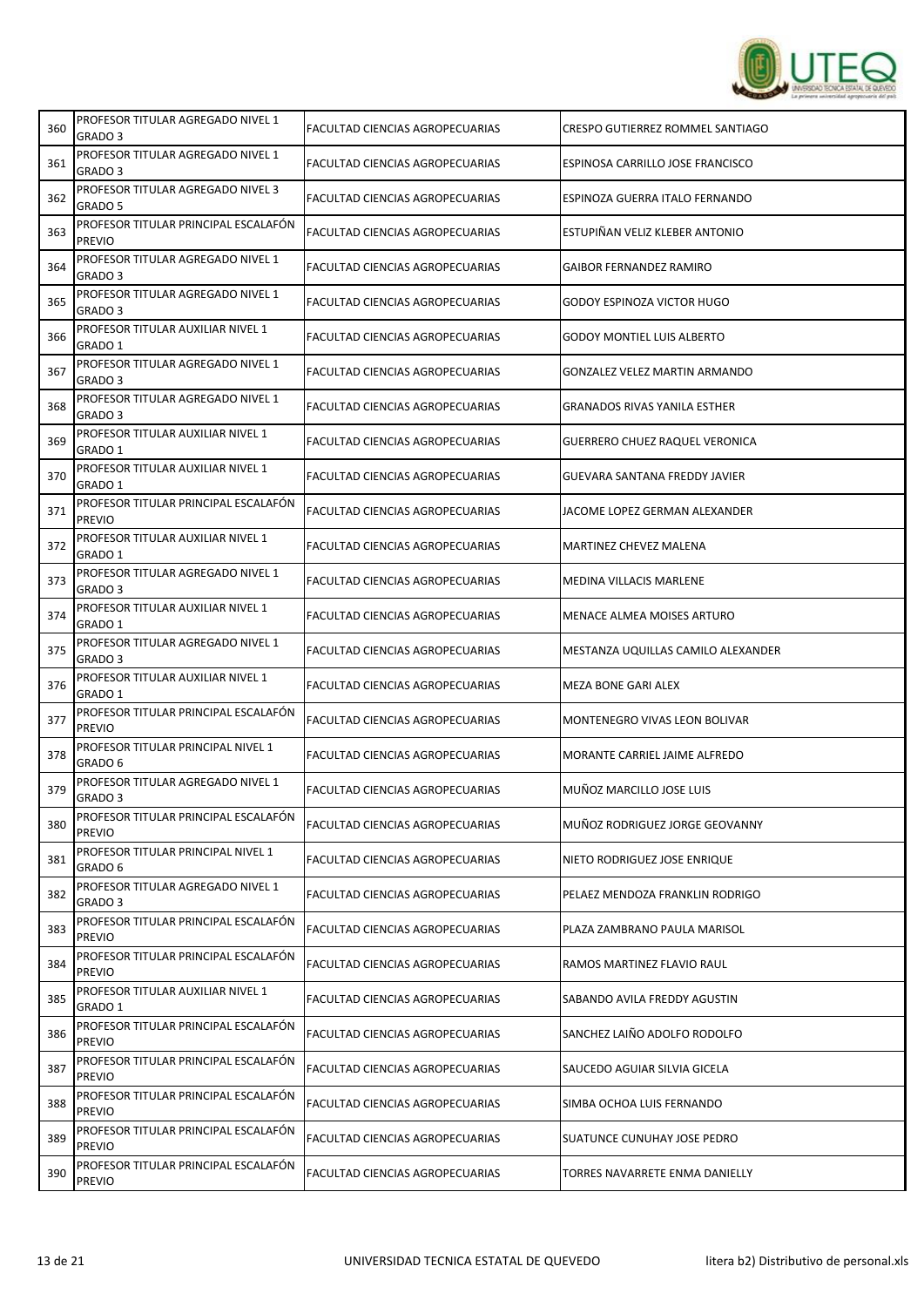

| 391 | PROFESOR TITULAR AGREGADO NIVEL 1<br>GRADO 3 | FACULTAD CIENCIAS AGROPECUARIAS    | VALVERDE MOREIRA HECTOR ENRIQUE     |
|-----|----------------------------------------------|------------------------------------|-------------------------------------|
| 392 | PROFESOR TITULAR AGREGADO NIVEL 3<br>GRADO 5 | FACULTAD CIENCIAS AGROPECUARIAS    | VASCO MORA DIANA LUCIA              |
| 393 | PROFESOR TITULAR AGREGADO NIVEL 1<br>GRADO 3 | FACULTAD CIENCIAS AGROPECUARIAS    | VASCONEZ MONTUFAR GREGORIO HUMBERTO |
| 394 | PROFESOR TITULAR AUXILIAR NIVEL 1<br>GRADO 1 | FACULTAD CIENCIAS AGROPECUARIAS    | <b>VERA AVILES DANIEL FEDERICO</b>  |
| 395 | PROFESOR TITULAR AUXILIAR NIVEL 1<br>GRADO 1 | FACULTAD CIENCIAS AGROPECUARIAS    | ZAMBRANO MONTES SAMIR ANTONIO       |
| 396 | <b>PROFESOR NO TITULAR-CONTRATADO</b>        | FACULTAD CIENCIAS DE LA EDUCACION  | CAMACHO CASTILLO LUIS ALFREDO       |
| 397 | PROFESOR NO TITULAR-CONTRATADO               | FACULTAD CIENCIAS DE LA EDUCACION  | CANO DELGADO JANNETH TERESA         |
| 398 | PROFESOR NO TITULAR-CONTRATADO               | FACULTAD CIENCIAS DE LA EDUCACION  | COUTINHO DOS SANTOS JARDEL          |
| 399 | <b>PROFESOR NO TITULAR-CONTRATADO</b>        | FACULTAD CIENCIAS DE LA EDUCACION  | FIGUEREDO SANCHEZ LORENZO ROLANDO   |
| 400 | <b>PROFESOR NO TITULAR-CONTRATADO</b>        | FACULTAD CIENCIAS DE LA EDUCACION  | PEREZ CRUZ ISABEL CRISTINA          |
| 401 | <b>PROFESOR NO TITULAR-CONTRATADO</b>        | FACULTAD CIENCIAS DE LA EDUCACION  | RIVADENEIRA INTRIAGO MARIANA JESUS  |
| 402 | PROFESOR TITULAR AUXILIAR NIVEL 1<br>GRADO 1 | FACULTAD CIENCIAS DE LA EDUCACION  | MARTINEZ HERNANDEZ ALINA            |
| 403 | PROFESOR PRINCIPAL ESCALAFÓN PREVIO          | FACULTAD CIENCIAS DE LA EDUCACION  | PINTO COTTO BAUTISTA RAFAEL         |
| 404 | PROFESOR TITULAR AUXILIAR NIVEL 1<br>GRADO 1 | FACULTAD CIENCIAS DE LA EDUCACION  | VENET MUÑOZ REGINA                  |
| 405 | PROFESOR NO TITULAR-CONTRATADO               | FACULTAD CIENCIAS DE LA INGENIERÍA | ACOSTA MANOSALVAS JORGE JAVIER      |
| 406 | PROFESOR NO TITULAR-CONTRATADO               | FACULTAD CIENCIAS DE LA INGENIERÍA | AGUIRRE PEREZ GIOJAN RICARDO        |
| 407 | <b>PROFESOR NO TITULAR-CONTRATADO</b>        | FACULTAD CIENCIAS DE LA INGENIERÍA | AMAYA JARAMILLO CARLOS DAVID        |
| 408 | PROFESOR NO TITULAR-CONTRATADO               | FACULTAD CIENCIAS DE LA INGENIERÍA | ANDRADE CAICHO CARLOS EFRAIN        |
| 409 | PROFESOR NO TITULAR-CONTRATADO               | FACULTAD CIENCIAS DE LA INGENIERÍA | ARELLANO ORTIZ GABRIEL ALEJANDRO    |
| 410 | PROFESOR NO TITULAR-CONTRATADO               | FACULTAD CIENCIAS DE LA INGENIERÍA | BENITEZ NAVARRETE PAOLA MARIBEL     |
| 411 | PROFESOR NO TITULAR-CONTRATADO               | FACULTAD CIENCIAS DE LA INGENIERÍA | BOSQUEZ MESTANZA ANGELITA LEONOR    |
| 412 | <b>PROFESOR NO TITULAR-CONTRATADO</b>        | FACULTAD CIENCIAS DE LA INGENIERÍA | CUENCA CABRERA MILTON GEOVANNY      |
| 413 | PROFESOR NO TITULAR-CONTRATADO               | FACULTAD CIENCIAS DE LA INGENIERÍA | ESPINOZA ORTEGA HERNAN SANTIAGO     |
| 414 | PROFESOR NO TITULAR-CONTRATADO               | FACULTAD CIENCIAS DE LA INGENIERÍA | FIALLOS BARRIONUEVO ALEX ROSENDO    |
| 415 | PROFESOR NO TITULAR-CONTRATADO               | FACULTAD CIENCIAS DE LA INGENIERÍA | <b>GALARZA PUCHA JAIRO PATRICIO</b> |
| 416 | PROFESOR NO TITULAR-CONTRATADO               | FACULTAD CIENCIAS DE LA INGENIERÍA | GRIJALVA CAMPANA EDWIN RAUL         |
| 417 | PROFESOR NO TITULAR-CONTRATADO               | FACULTAD CIENCIAS DE LA INGENIERÍA | <b>GUERRERO CHUEZ NORMA MARIA</b>   |
| 418 | PROFESOR NO TITULAR-CONTRATADO               | FACULTAD CIENCIAS DE LA INGENIERÍA | <b>GUERRERO GOYES KENYA ANMARIT</b> |
| 419 | PROFESOR NO TITULAR-CONTRATADO               | FACULTAD CIENCIAS DE LA INGENIERÍA | INTRIAGO RODRIGUEZ DIEGO FERNANDO   |
| 420 | <b>PROFESOR NO TITULAR-CONTRATADO</b>        | FACULTAD CIENCIAS DE LA INGENIERÍA | LAVERDE ALBARRACIN CRISTIAN SAMUEL  |
| 421 | PROFESOR NO TITULAR-CONTRATADO               | FACULTAD CIENCIAS DE LA INGENIERÍA | LOZANO MENDOZA PEDRO HARRYS         |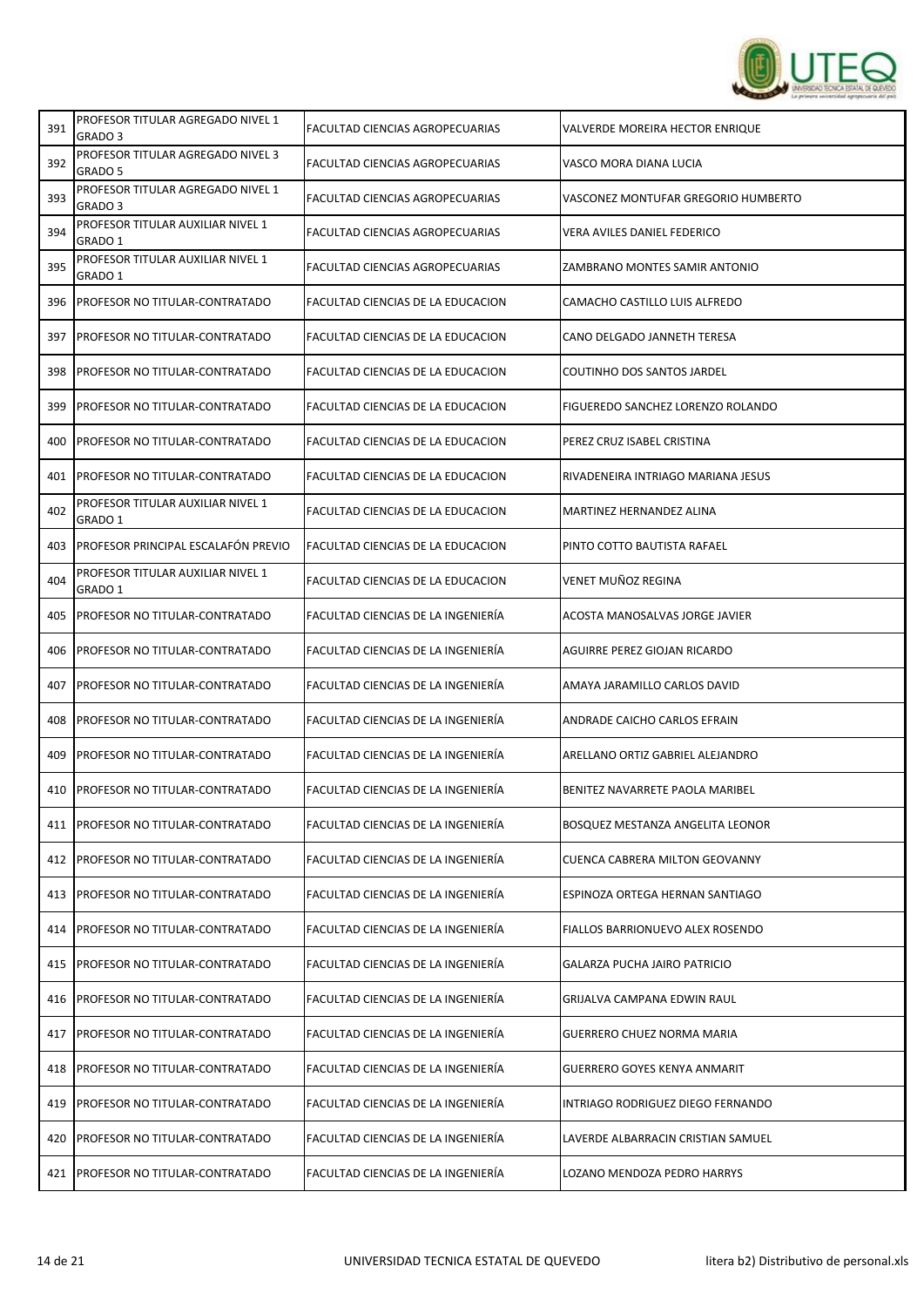

| 422 | <b>PROFESOR NO TITULAR-CONTRATADO</b>                 | FACULTAD CIENCIAS DE LA INGENIERÍA | MENDIETA BENAVIDES WILLIAM FRANCISCO   |
|-----|-------------------------------------------------------|------------------------------------|----------------------------------------|
| 423 | <b>PROFESOR NO TITULAR-CONTRATADO</b>                 | FACULTAD CIENCIAS DE LA INGENIERÍA | MONTILLA LOPEZ YOMBER JOSE             |
| 424 | PROFESOR NO TITULAR-CONTRATADO                        | FACULTAD CIENCIAS DE LA INGENIERÍA | <b>MORALES RODRIGUEZ WISTON JAVIER</b> |
| 425 | PROFESOR NO TITULAR-CONTRATADO                        | FACULTAD CIENCIAS DE LA INGENIERÍA | NIETO CAÑARTE CARLOS ALBERTO           |
| 426 | PROFESOR NO TITULAR-CONTRATADO                        | FACULTAD CIENCIAS DE LA INGENIERÍA | ORTEGA ACOSTA JUAN CARLOS ENRIQUE      |
| 427 | PROFESOR NO TITULAR-CONTRATADO                        | FACULTAD CIENCIAS DE LA INGENIERÍA | ORTIZ GONZALEZ YADYRA MONSERRATH       |
| 428 | PROFESOR NO TITULAR-CONTRATADO                        | FACULTAD CIENCIAS DE LA INGENIERÍA | PEÑA BANEGAS DIEGO PATRICIO            |
| 429 | PROFESOR NO TITULAR-CONTRATADO                        | FACULTAD CIENCIAS DE LA INGENIERÍA | PISCO VANEGAS JUAN CARLOS              |
| 430 | PROFESOR NO TITULAR-CONTRATADO                        | FACULTAD CIENCIAS DE LA INGENIERÍA | PORTILLA OLVERA GILBERTO ELIAS         |
| 431 | <b>PROFESOR NO TITULAR-CONTRATADO</b>                 | FACULTAD CIENCIAS DE LA INGENIERÍA | PROAÑO MOLINA PAOLA MARIELA            |
| 432 | PROFESOR NO TITULAR-CONTRATADO                        | FACULTAD CIENCIAS DE LA INGENIERÍA | PUNINA GUERRERO DIEGO JAVIER           |
| 433 | PROFESOR NO TITULAR-CONTRATADO                        | FACULTAD CIENCIAS DE LA INGENIERÍA | ROA BRAVO CARLOS ALFONSO               |
| 434 | PROFESOR NO TITULAR-CONTRATADO                        | FACULTAD CIENCIAS DE LA INGENIERÍA | ROSERO ROJAS JAIME AMADO               |
| 435 | PROFESOR NO TITULAR-CONTRATADO                        | FACULTAD CIENCIAS DE LA INGENIERÍA | RUANO HERRERIA ERNESTO JAVIER          |
| 436 | PROFESOR NO TITULAR-CONTRATADO                        | FACULTAD CIENCIAS DE LA INGENIERÍA | SALAZAR LOOR RODGER BENJAMIN           |
| 437 | PROFESOR NO TITULAR-CONTRATADO                        | FACULTAD CIENCIAS DE LA INGENIERÍA | SALINAS BUESTAN NESTOR RAFAEL          |
| 438 | PROFESOR NO TITULAR-CONTRATADO                        | FACULTAD CIENCIAS DE LA INGENIERÍA | SAMANIEGO MENA EDUARDO AMABLE          |
| 439 | PROFESOR NO TITULAR-CONTRATADO                        | FACULTAD CIENCIAS DE LA INGENIERÍA | SIMANCAS VARGAS JEAN CARLOS            |
| 440 | PROFESOR NO TITULAR-CONTRATADO                        | FACULTAD CIENCIAS DE LA INGENIERÍA | SINCHI RIVAS CARMEN ALEXANDRA          |
| 441 | PROFESOR NO TITULAR-CONTRATADO                        | FACULTAD CIENCIAS DE LA INGENIERÍA | TAIPE QUILLIGANA SILVIA VIRGINIA       |
| 442 | <b>PROFESOR NO TITULAR-CONTRATADO</b>                 | FACULTAD CIENCIAS DE LA INGENIERÍA | TOPA CHUQUITARCO CRISTIAN PAUL         |
| 443 | PROFESOR NO TITULAR-CONTRATADO                        | FACULTAD CIENCIAS DE LA INGENIERÍA | TORRES QUIJIJE ANGEL IVAN              |
| 444 | PROFESOR NO TITULAR-CONTRATADO                        | FACULTAD CIENCIAS DE LA INGENIERÍA | TUBAY VERGARA JOSE LUIS                |
| 445 | PROFESOR NO TITULAR-CONTRATADO                        | FACULTAD CIENCIAS DE LA INGENIERÍA | VINCES LLAGUNO LEONARDO SANTIAGO       |
| 446 | PROFESOR NO TITULAR-CONTRATADO                        | FACULTAD CIENCIAS DE LA INGENIERÍA | YEPEZ ROSADO ANGEL JOEL                |
| 447 | PROFESOR NO TITULAR-CONTRATADO                        | FACULTAD CIENCIAS DE LA INGENIERÍA | ZAMORA HERNANDEZ YUSIMIT KARINA        |
| 448 | PROFESOR NO TITULAR-CONTRATADO                        | FACULTAD CIENCIAS DE LA INGENIERÍA | ZAPATA HIDALGO DANIEL ROBERTO          |
| 449 | PROFESOR TITULAR PRINCIPAL ESCALAFÓN<br><b>PREVIO</b> | FACULTAD CIENCIAS DE LA INGENIERÍA | CABRERA VARGAS SEGUNDO ARTURO          |
| 450 | PROFESOR TITULAR PRINCIPAL ESCALAFÓN<br><b>PREVIO</b> | FACULTAD CIENCIAS DE LA INGENIERÍA | CEVALLOS MUÑOZ OMAR ARTURO             |
| 451 | PROFESOR TITULAR AGREGADO NIVEL 1<br>GRADO 3          | FACULTAD CIENCIAS DE LA INGENIERÍA | CONTRERAS MOSQUERA FRANCISCA ETELVINA  |
| 452 | PROFESOR TITULAR PRINCIPAL ESCALAFÓN<br><b>PREVIO</b> | FACULTAD CIENCIAS DE LA INGENIERÍA | DIAZ MACIAS EFRAIN EVARISTO            |
|     |                                                       |                                    |                                        |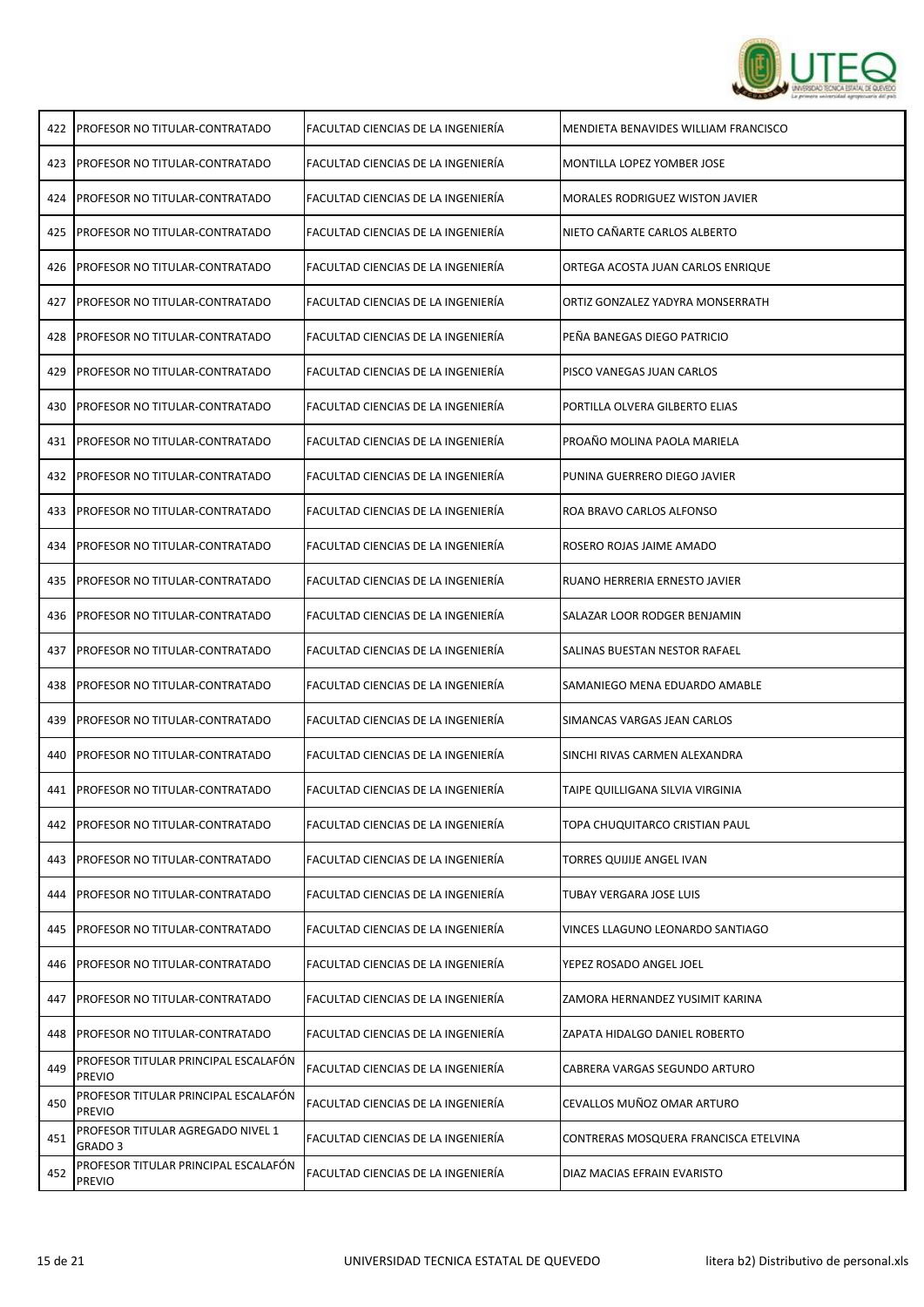

| 453 | PROFESOR TITULAR AGREGADO NIVEL 1<br>GRADO 3            | FACULTAD CIENCIAS DE LA INGENIERÍA | ERAZO MORETA ORLANDO RANIRO                |
|-----|---------------------------------------------------------|------------------------------------|--------------------------------------------|
| 454 | PROFESOR TITULAR AGREGADO NIVEL 1<br>GRADO 3            | FACULTAD CIENCIAS DE LA INGENIERÍA | <b>FERRER SANCHEZ YARELYS</b>              |
| 455 | PROFESOR TITULAR AUXILIAR NIVEL 1<br>GRADO 1            | FACULTAD CIENCIAS DE LA INGENIERÍA | <b>GUERRERO ULLOA GLEISTON CICERON</b>     |
| 456 | PROFESOR TITULAR AGREGADO NIVEL 1<br>GRADO 3            | FACULTAD CIENCIAS DE LA INGENIERÍA | INTRIAGO ZAMORA PEDRO NAPOLEON             |
| 457 | PROFESOR TITULAR PRINCIPAL ESCALAFÓN<br><b>PREVIO</b>   | FACULTAD CIENCIAS DE LA INGENIERÍA | JARAMILLO CHUQUI IVAN FREDDY               |
| 458 | PROFESOR TITULAR AGREGADO NIVEL 1<br>GRADO <sub>3</sub> | FACULTAD CIENCIAS DE LA INGENIERÍA | LLERENA GUEVARA LUCRECIA ALEJANDRINA       |
| 459 | PROFESOR TITULAR PRINCIPAL ESCALAFÓN<br><b>PREVIO</b>   | FACULTAD CIENCIAS DE LA INGENIERÍA | MARQUEZ DE LA PLATA MONTIEL CARLOS VICENTE |
| 460 | PROFESOR TITULAR PRINCIPAL ESCALAFÓN<br><b>PREVIO</b>   | FACULTAD CIENCIAS DE LA INGENIERÍA | MEDINA MOREIRA DUBER SEGUNDO               |
| 461 | PROFESOR TITULAR AGREGADO NIVEL 2<br>GRADO 4            | FACULTAD CIENCIAS DE LA INGENIERÍA | MORA SECAIRA JANETH INES                   |
| 462 | PROFESOR TITULAR PRINCIPAL NIVEL 1<br>GRADO 6           | FACULTAD CIENCIAS DE LA INGENIERÍA | OVIEDO BAYAS BYRON WLADIMIR                |
| 463 | PROFESOR TITULAR AUXILIAR NIVEL 1<br>GRADO 1            | FACULTAD CIENCIAS DE LA INGENIERÍA | PAZMIÑO RODRIGUEZ JULIO CESAR              |
| 464 | PROFESOR TITULAR AUXILIAR NIVEL 1<br>GRADO 1            | FACULTAD CIENCIAS DE LA INGENIERÍA | PRIETO BENAVIDES OSCAR OSWALDO             |
| 465 | <b>PROFESOR TITULAR PRINCIPAL</b>                       | FACULTAD CIENCIAS DE LA INGENIERÍA | RODRIGUEZ GAVILANES NANCY MAGALI           |
| 466 | PROFESOR TITULAR AGREGADO NIVEL 1<br>GRADO 3            | FACULTAD CIENCIAS DE LA INGENIERÍA | TAY HING CAJAS CECILIA CAROLINA            |
| 467 | PROFESOR TITULAR AUXILIAR NIVEL 1<br>GRADO 1            | FACULTAD CIENCIAS DE LA INGENIERÍA | TORRES BOLAÑOS MARJORI TAHIMY MARGARITA    |
| 468 | PROFESOR TITULAR PRINCIPAL ESCALAFÓN<br><b>PREVIO</b>   | FACULTAD CIENCIAS DE LA INGENIERÍA | TROYA ZAMBRANO MELCHOR FIDEL               |
| 469 | PROFESOR TITULAR AGREGADO NIVEL 1<br>GRADO <sub>3</sub> | FACULTAD CIENCIAS DE LA INGENIERÍA | VICUÑA PINO ARIOSTO EUGENIO                |
| 470 | PROFESOR TITULAR PRINCIPAL NIVEL 1<br>GRADO 6           | FACULTAD CIENCIAS DE LA INGENIERÍA | <b>VLASSOVA LIDIA</b>                      |
| 471 | <b>PROFESOR NO TITULAR-CONTRATADO</b>                   | FACULTAD CIENCIAS DE LA SALUD      | ACURIO BARRE SOLANGE LISSETH               |
| 472 | <b>PROFESOR NO TITULAR-CONTRATADO</b>                   | FACULTAD CIENCIAS DE LA SALUD      | CAN SING CHOLOTA CELSA CELINDA             |
| 473 | <b>PROFESOR NO TITULAR-CONTRATADO</b>                   | FACULTAD CIENCIAS DE LA SALUD      | COELLO LLERENA MARIA FERNANDA              |
| 474 | <b>PROFESOR NO TITULAR-CONTRATADO</b>                   | FACULTAD CIENCIAS DE LA SALUD      | DIAZ SOLEDISPA MARICELA MARIANA            |
| 475 | <b>PROFESOR NO TITULAR-CONTRATADO</b>                   | FACULTAD CIENCIAS DE LA SALUD      | FACUY ARIAS LUISA MARIA                    |
| 476 | PROFESOR NO TITULAR-CONTRATADO                          | FACULTAD CIENCIAS DE LA SALUD      | FRANCO CASTRO SARA ALEXANDRA               |
| 477 | PROFESOR NO TITULAR-CONTRATADO                          | FACULTAD CIENCIAS DE LA SALUD      | GALEAS ARBOLEDA GABRIELA JACQUELINE        |
| 478 | PROFESOR NO TITULAR-CONTRATADO                          | FACULTAD CIENCIAS DE LA SALUD      | GUANOLUIZA TENEMAZA GLADYS ELIZABETH       |
| 479 | PROFESOR NO TITULAR-CONTRATADO                          | FACULTAD CIENCIAS DE LA SALUD      | GUERRA MOREIRA LUIS FERNANDO               |
| 480 | PROFESOR NO TITULAR-CONTRATADO                          | FACULTAD CIENCIAS DE LA SALUD      | GUEVARA TORRES PAMELA VICTORIA             |
| 481 | PROFESOR NO TITULAR-CONTRATADO                          | FACULTAD CIENCIAS DE LA SALUD      | LOPEZ GARCIA NANCY DEL CARMEN              |
| 482 | <b>PROFESOR NO TITULAR-CONTRATADO</b>                   | FACULTAD CIENCIAS DE LA SALUD      | MACIAS SANCHEZ KAREN GABRIELA              |
| 483 | <b>PROFESOR NO TITULAR-CONTRATADO</b>                   | FACULTAD CIENCIAS DE LA SALUD      | MARTINEZ GARCES ROSMAIRA DEL SOCORRO       |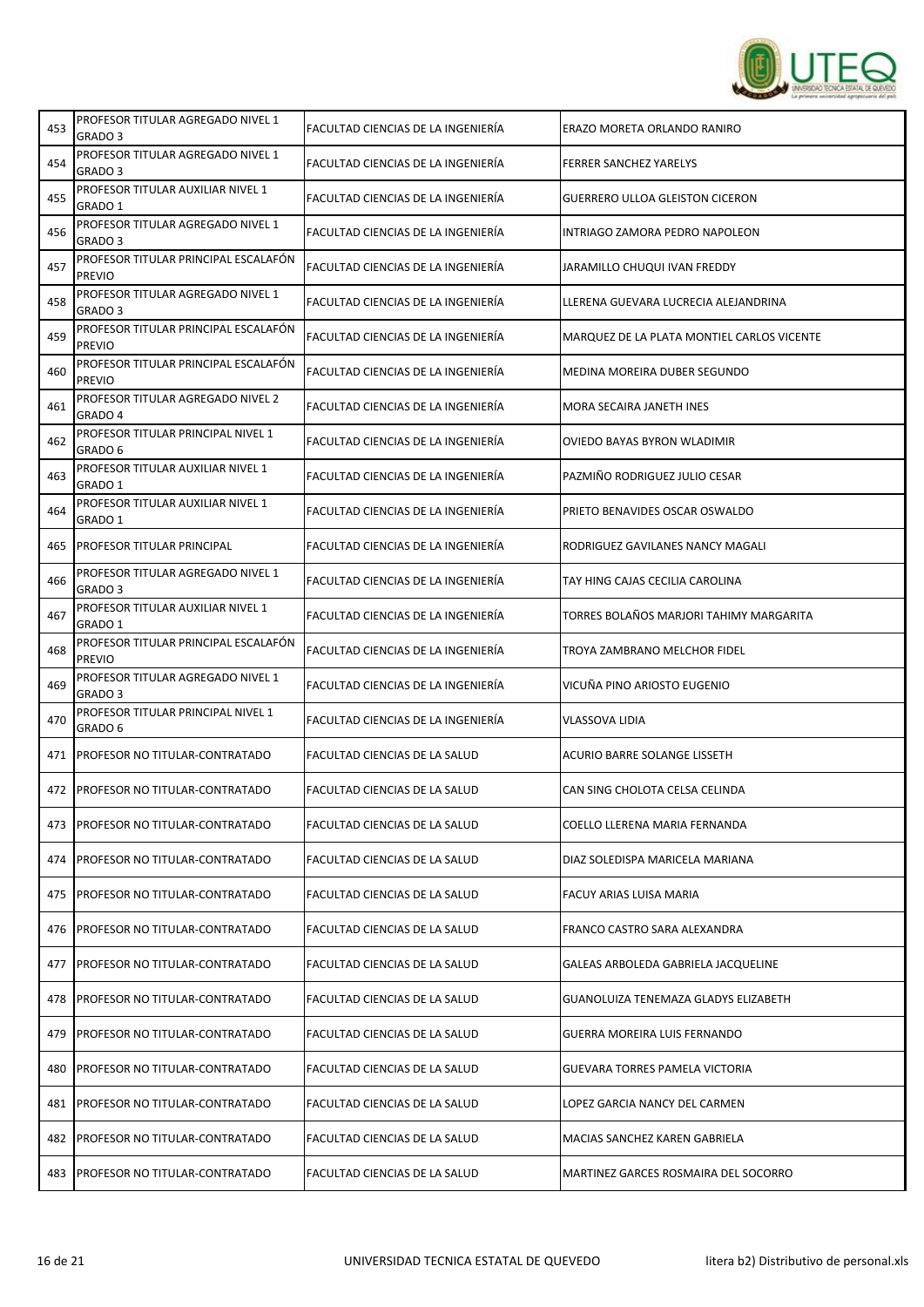

| 484 | <b>PROFESOR NO TITULAR-CONTRATADO</b>        | FACULTAD CIENCIAS DE LA SALUD                            | MOLINA ARGUDO FERNANDO ANTONIO       |
|-----|----------------------------------------------|----------------------------------------------------------|--------------------------------------|
| 485 | <b>IPROFESOR NO TITULAR-CONTRATADO</b>       | FACULTAD CIENCIAS DE LA SALUD                            | MOREIRA ESPINOZA BETTY ANDREA        |
| 486 | PROFESOR NO TITULAR-CONTRATADO               | FACULTAD CIENCIAS DE LA SALUD                            | MOREIRA FLORES MARIUXI MAGDALENA     |
| 487 | PROFESOR NO TITULAR-CONTRATADO               | FACULTAD CIENCIAS DE LA SALUD                            | NETO VILLAGOMEZ DIANA YESSENIA       |
| 488 | PROFESOR NO TITULAR-CONTRATADO               | FACULTAD CIENCIAS DE LA SALUD                            | PACHECO CABRERA CARMEN ALEJANDRINA   |
| 489 | PROFESOR NO TITULAR-CONTRATADO               | FACULTAD CIENCIAS DE LA SALUD                            | PACHECO CORREA SONIA ISABEL          |
| 490 | PROFESOR NO TITULAR-CONTRATADO               | FACULTAD CIENCIAS DE LA SALUD                            | QUIJIJE CHAVEZ VILMA ROCIO           |
| 491 | PROFESOR NO TITULAR-CONTRATADO               | FACULTAD CIENCIAS DE LA SALUD                            | REYES BLUM GUILLERMO ALEXANDER       |
| 492 | <b>IPROFESOR NO TITULAR-CONTRATADO</b>       | FACULTAD CIENCIAS DE LA SALUD                            | ROMERO SEGOVIA CRISTIAN ARMANDO      |
| 493 | <b>IPROFESOR NO TITULAR-CONTRATADO</b>       | FACULTAD CIENCIAS DE LA SALUD                            | SOTOMAYOR CANTOS KARINA FERNANDA     |
| 494 | PROFESOR NO TITULAR-CONTRATADO               | FACULTAD CIENCIAS DE LA SALUD                            | VARAS GILER ROSA CECIBEL             |
| 495 | PROFESOR NO TITULAR-CONTRATADO               | FACULTAD CIENCIAS DE LA SALUD                            | VASQUEZ MORAN BERTHA ALEJANDRINA     |
| 496 | PROFESOR NO TITULAR-CONTRATADO               | FACULTAD CIENCIAS DE LA SALUD                            | VILLAMAR GAVILANES ANGIE DAYANA      |
| 497 | <b>PROFESOR NO TITULAR-CONTRATADO</b>        | FACULTAD CIENCIAS DE LA SALUD                            | VILLAMAR TORRES YULITZA GEOMARA      |
| 498 | PROFESOR NO TITULAR-CONTRATADO               | FACULTAD CIENCIAS DE LA SALUD                            | ZURITA DESIDERIO MARIUXI JOHANNA     |
| 499 | PROFESOR TITULAR AUXILIAR NIVEL 1<br>GRADO 1 | FACULTAD CIENCIAS DE LA SALUD                            | PALLAROSO GRANIZO ROSA YOLANDA       |
| 500 | PROFESOR TITULAR AUXILIAR NIVEL 1<br>GRADO 1 | FACULTAD CIENCIAS DE LA SALUD                            | SOLIS GARCIA MARIANA ESTELITA        |
| 501 | <b>PROFESOR NO TITULAR-CONTRATADO</b>        | FACULTAD CIENCIAS DE LA INDUSTRIA Y<br><b>PRODUCCION</b> | ALDERETE RENDON ABELARDO JERONIMO    |
| 502 | PROFESOR NO TITULAR-CONTRATADO               | FACULTAD CIENCIAS DE LA INDUSTRIA Y<br>Produccion        | BAÑOS COELLO MARIA BELEN             |
| 503 | PROFESOR NO TITULAR-CONTRATADO               | FACULTAD CIENCIAS DE LA INDUSTRIA Y<br>PRODUCCION        | BARROS ENRIQUEZ JOSE DAVID           |
| 504 | <b>PROFESOR NO TITULAR-CONTRATADO</b>        | FACULTAD CIENCIAS DE LA INDUSTRIA Y<br><b>PRODUCCION</b> | BAYAS ZAMORA ABRAHAM ADALBERTO       |
| 505 | <b>PROFESOR NO TITULAR-CONTRATADO</b>        | FACULTAD CIENCIAS DE LA INDUSTRIA Y<br><b>PRODUCCION</b> | <b>BUSTILLOS MOLINA IRENE TERESA</b> |
| 506 | PROFESOR NO TITULAR-CONTRATADO               | FACULTAD CIENCIAS DE LA INDUSTRIA Y<br><b>PRODUCCION</b> | CANO INTRIAGO JUAN CARLOS            |
| 507 | <b>PROFESOR NO TITULAR-CONTRATADO</b>        | FACULTAD CIENCIAS DE LA INDUSTRIA Y<br>Produccion        | CEDEÑO BARZOLA JIMMY ALDRIN          |
| 508 | <b>PROFESOR NO TITULAR-CONTRATADO</b>        | FACULTAD CIENCIAS DE LA INDUSTRIA Y<br><b>PRODUCCION</b> | COELLO LOOR CAROL DANIELA            |
| 509 | <b>PROFESOR NO TITULAR-CONTRATADO</b>        | FACULTAD CIENCIAS DE LA INDUSTRIA Y<br><b>PRODUCCION</b> | CORTEZ ESPINOZA ANDREA CRISTINA      |
| 510 | PROFESOR NO TITULAR-CONTRATADO               | FACULTAD CIENCIAS DE LA INDUSTRIA Y<br><b>PRODUCCION</b> | DE LA TORRE MACIAS ANDRES ALEXANDER  |
| 511 | <b>PROFESOR NO TITULAR-CONTRATADO</b>        | FACULTAD CIENCIAS DE LA INDUSTRIA Y<br><b>PRODUCCION</b> | DURAZNO DELGADO LEONILO ALFONSO      |
|     | 512 PROFESOR NO TITULAR-CONTRATADO           | FACULTAD CIENCIAS DE LA INDUSTRIA Y<br><b>PRODUCCION</b> | EGAS ASTUDILLO LUIS ALBERTO          |
| 513 | <b>PROFESOR NO TITULAR-CONTRATADO</b>        | FACULTAD CIENCIAS DE LA INDUSTRIA Y<br><b>PRODUCCION</b> | ESTRELLA MENDOZA MARIA FERNANDA      |
| 514 | <b>PROFESOR NO TITULAR-CONTRATADO</b>        | FACULTAD CIENCIAS DE LA INDUSTRIA Y<br><b>PRODUCCION</b> | GUAPI ALAVA GINA MARIUXI             |
|     |                                              |                                                          |                                      |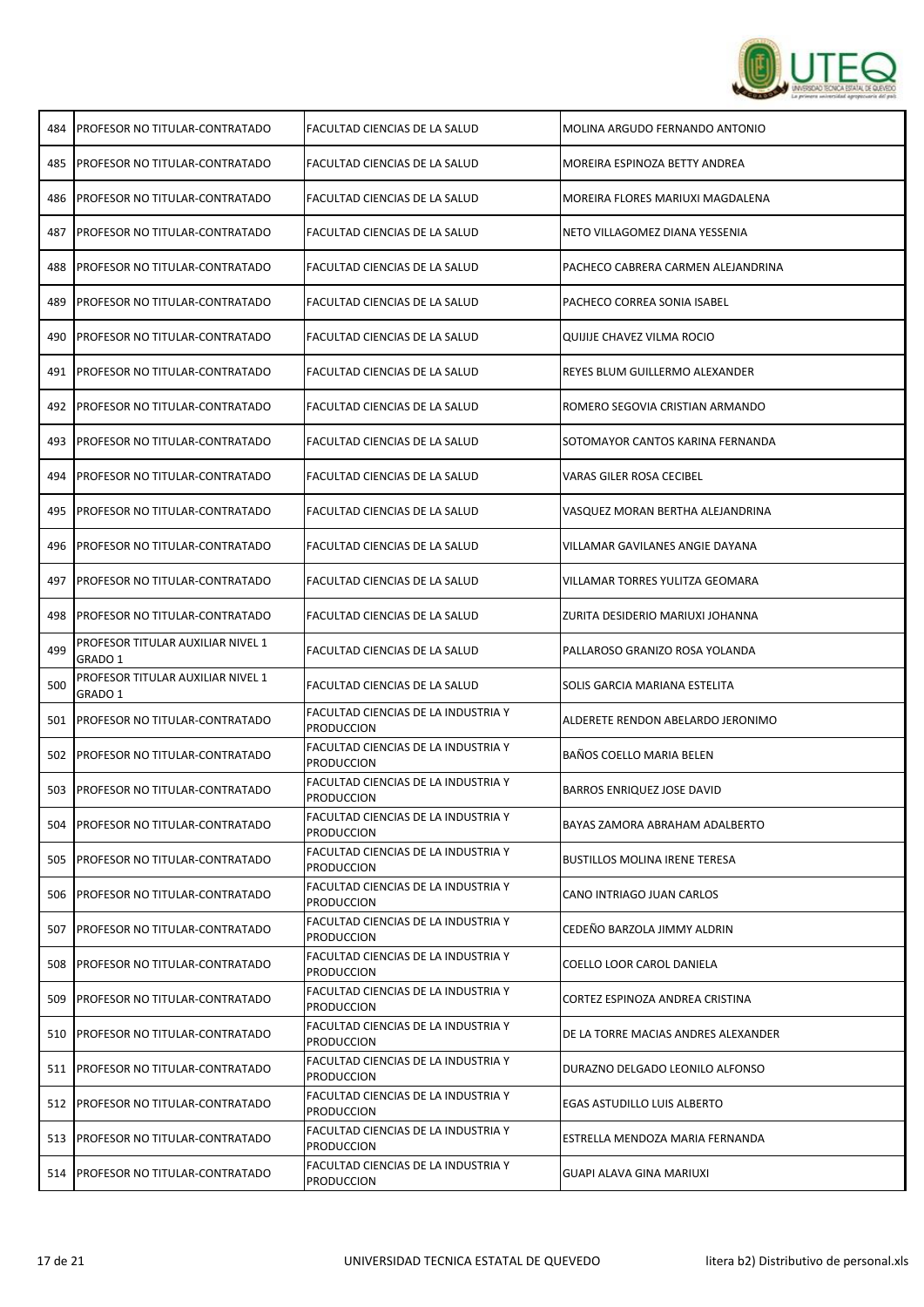

| 515 | <b>PROFESOR NO TITULAR-CONTRATADO</b>        | FACULTAD CIENCIAS DE LA INDUSTRIA Y<br><b>PRODUCCION</b> | <b>GUERRON TROYA VICENTE ALBERTO</b> |
|-----|----------------------------------------------|----------------------------------------------------------|--------------------------------------|
| 516 | <b>PROFESOR NO TITULAR-CONTRATADO</b>        | FACULTAD CIENCIAS DE LA INDUSTRIA Y<br><b>PRODUCCION</b> | HEREDIA MOYANO SANDRA FABIOLA        |
| 517 | <b>PROFESOR NO TITULAR-CONTRATADO</b>        | FACULTAD CIENCIAS DE LA INDUSTRIA Y<br><b>PRODUCCION</b> | JACOME ALARCON LUIS FERNANDO         |
| 518 | <b>PROFESOR NO TITULAR-CONTRATADO</b>        | FACULTAD CIENCIAS DE LA INDUSTRIA Y<br><b>PRODUCCION</b> | JACOME VELEZ WALTER JOFFRED          |
| 519 | PROFESOR NO TITULAR-CONTRATADO               | FACULTAD CIENCIAS DE LA INDUSTRIA Y<br><b>PRODUCCION</b> | LEON GANCHOZO MANUEL UBALDO          |
| 520 | PROFESOR NO TITULAR-CONTRATADO               | FACULTAD CIENCIAS DE LA INDUSTRIA Y<br><b>PRODUCCION</b> | LLERENA SILVA WILMA MARIBEL          |
| 521 | <b>PROFESOR NO TITULAR-CONTRATADO</b>        | FACULTAD CIENCIAS DE LA INDUSTRIA Y<br><b>PRODUCCION</b> | MANCHENO PADILLA EDISON MARCELO      |
| 522 | <b>PROFESOR NO TITULAR-CONTRATADO</b>        | FACULTAD CIENCIAS DE LA INDUSTRIA Y<br><b>PRODUCCION</b> | <b>MARTINEZ PORRO EUDES</b>          |
| 523 | PROFESOR NO TITULAR-CONTRATADO               | FACULTAD CIENCIAS DE LA INDUSTRIA Y<br><b>PRODUCCION</b> | MORALES PADILLA MARIA MONSERRATH     |
| 524 | <b>PROFESOR NO TITULAR-CONTRATADO</b>        | FACULTAD CIENCIAS DE LA INDUSTRIA Y<br><b>PRODUCCION</b> | MOREIRA MACIAS ROBERT WILLIAM        |
| 525 | <b>PROFESOR NO TITULAR-CONTRATADO</b>        | FACULTAD CIENCIAS DE LA INDUSTRIA Y<br><b>PRODUCCION</b> | NAVARRETE GOMEZ ROGELIO MANUEL       |
| 526 | <b>PROFESOR NO TITULAR-CONTRATADO</b>        | FACULTAD CIENCIAS DE LA INDUSTRIA Y<br><b>PRODUCCION</b> | PACHECO TIGSELEMA MARIA TERESA       |
| 527 | <b>IPROFESOR NO TITULAR-CONTRATADO</b>       | FACULTAD CIENCIAS DE LA INDUSTRIA Y<br><b>PRODUCCION</b> | PEREZ TOAPANTA ADRIANO EFRAIN        |
| 528 | PROFESOR NO TITULAR-CONTRATADO               | FACULTAD CIENCIAS DE LA INDUSTRIA Y<br><b>PRODUCCION</b> | QUINTANA ZAMORA JORGE GUSTAVO        |
| 529 | <b>PROFESOR NO TITULAR-CONTRATADO</b>        | FACULTAD CIENCIAS DE LA INDUSTRIA Y<br><b>PRODUCCION</b> | REINOSO BAQUE IVAN MANUEL            |
| 530 | PROFESOR NO TITULAR-CONTRATADO               | FACULTAD CIENCIAS DE LA INDUSTRIA Y<br><b>PRODUCCION</b> | RIVAS SIERRA DANNY ALEXANDER         |
| 531 | <b>PROFESOR NO TITULAR-CONTRATADO</b>        | FACULTAD CIENCIAS DE LA INDUSTRIA Y<br><b>PRODUCCION</b> | RODRIGUEZ CASTRO ROSSY LISBETH       |
| 532 | <b>PROFESOR NO TITULAR-CONTRATADO</b>        | FACULTAD CIENCIAS DE LA INDUSTRIA Y<br><b>PRODUCCION</b> | ROJAS URIBE LOGUARD SMITH            |
| 533 | <b>IPROFESOR NO TITULAR-CONTRATADO</b>       | FACULTAD CIENCIAS DE LA INDUSTRIA Y<br><b>PRODUCCION</b> | ROMERO GARAICOA DIEGO ARMANDO        |
| 534 | PROFESOR NO TITULAR-CONTRATADO               | FACULTAD CIENCIAS DE LA INDUSTRIA Y<br><b>PRODUCCION</b> | SAA SALTOS JORGE WILSON              |
| 535 | <b>PROFESOR NO TITULAR-CONTRATADO</b>        | FACULTAD CIENCIAS DE LA INDUSTRIA Y<br>PRODUCCION        | SOCASI GUALOTUÑA MIGUEL SANTIAGO     |
|     | 536 PROFESOR NO TITULAR-CONTRATADO           | FACULTAD CIENCIAS DE LA INDUSTRIA Y<br>PRODUCCION        | SOLIS BARROS TITO RIGOBERTO          |
| 537 | <b>PROFESOR NO TITULAR-CONTRATADO</b>        | FACULTAD CIENCIAS DE LA INDUSTRIA Y<br><b>PRODUCCION</b> | TIRIRA CHULDE FERNANDA GERMANIA      |
| 538 | <b>PROFESOR NO TITULAR-CONTRATADO</b>        | FACULTAD CIENCIAS DE LA INDUSTRIA Y<br><b>PRODUCCION</b> | <b>TORRES TORRES RUTH ISABEL</b>     |
| 539 | <b>PROFESOR NO TITULAR-CONTRATADO</b>        | FACULTAD CIENCIAS DE LA INDUSTRIA Y<br><b>PRODUCCION</b> | TUAREZ GARCIA DIEGO ARMANDO          |
| 540 | <b>PROFESOR NO TITULAR-CONTRATADO</b>        | FACULTAD CIENCIAS DE LA INDUSTRIA Y<br><b>PRODUCCION</b> | VALENCIA RODRIGUEZ EDGAR GABRIEL     |
|     | 541 PROFESOR NO TITULAR-CONTRATADO           | FACULTAD CIENCIAS DE LA INDUSTRIA Y<br><b>PRODUCCION</b> | VILLAFUERTE LOPEZ MILTON IVAN        |
| 542 | <b>PROFESOR NO TITULAR-CONTRATADO</b>        | FACULTAD CIENCIAS DE LA INDUSTRIA Y<br><b>PRODUCCION</b> | VILLEGAS SOTO NELSON RAMIRO          |
| 543 | <b>PROFESOR NO TITULAR-CONTRATADO</b>        | FACULTAD CIENCIAS DE LA INDUSTRIA Y<br>PRODUCCION        | WONG VASQUEZ DIANA ALEXANDRA         |
| 544 | <b>PROFESOR NO TITULAR-CONTRATADO</b>        | FACULTAD CIENCIAS DE LA INDUSTRIA Y<br>PRODUCCION        | ZAMBRANO MUÑOZ DENISSE MARGOTH       |
| 545 | PROFESOR TITULAR AUXILIAR NIVEL 1<br>GRADO 1 | FACULTAD CIENCIAS DE LA INDUSTRIA Y<br><b>PRODUCCION</b> | FERNANDEZ ESCOBAR ANGEL OLIVERIO     |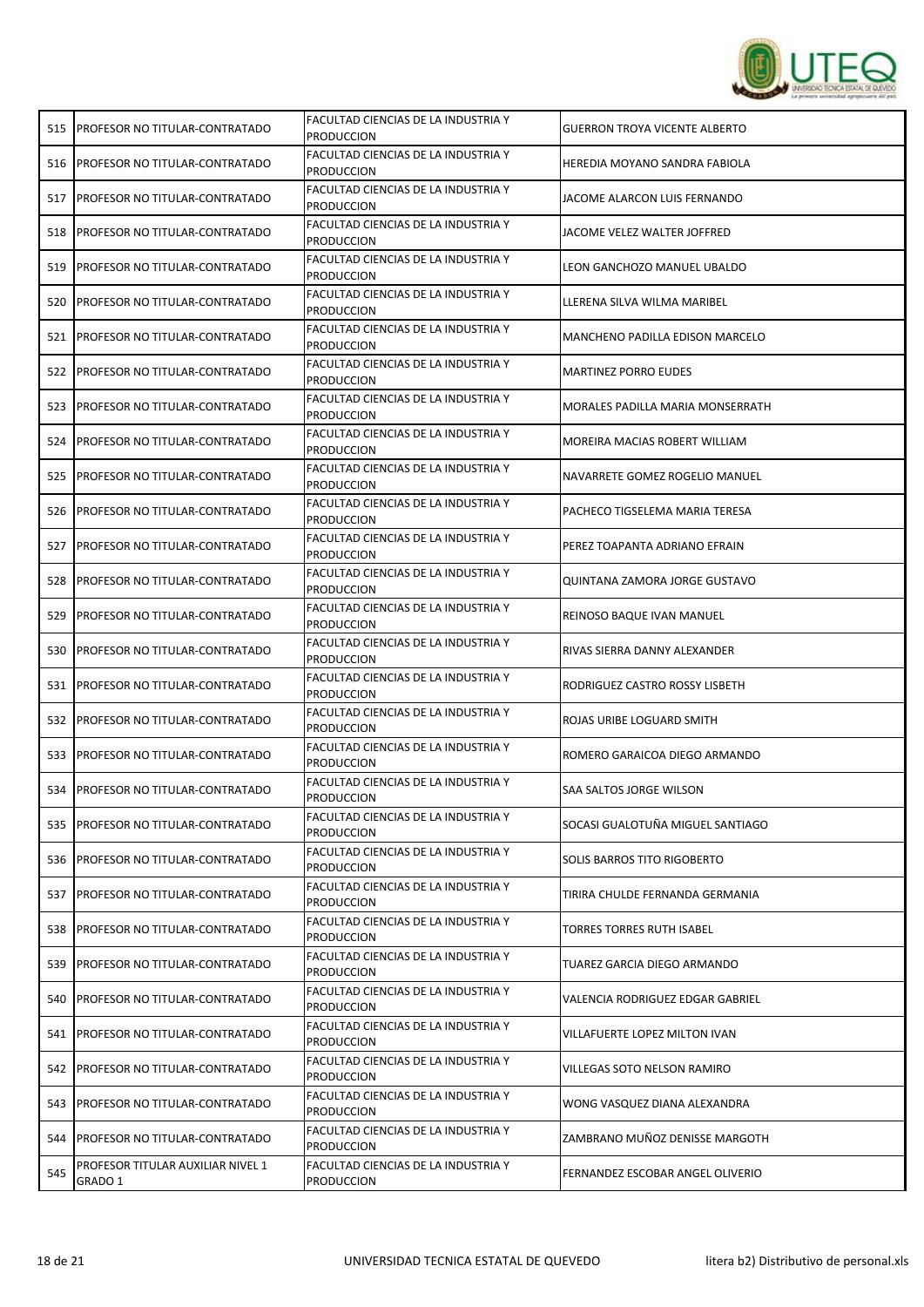

| 546 | PROFESOR TITULAR AGREGADO NIVEL 1<br>GRADO <sub>3</sub> | FACULTAD CIENCIAS DE LA INDUSTRIA Y<br><b>PRODUCCION</b> | <b>MERA CHINGA LUIS ENRIQUE</b>       |
|-----|---------------------------------------------------------|----------------------------------------------------------|---------------------------------------|
| 547 | PROFESOR TITULAR AGREGADO NIVEL 1<br>GRADO <sub>3</sub> | FACULTAD CIENCIAS DE LA INDUSTRIA Y<br><b>PRODUCCION</b> | MOREIRA MENENDEZ MERCEDES CLEOPATRA   |
| 548 | PROFESOR TITULAR AGREGADO NIVEL 3<br>GRADO 5            | FACULTAD CIENCIAS DE LA INDUSTRIA Y<br><b>PRODUCCION</b> | NEIRA MOSQUERA JUAN ALEJANDRO         |
| 549 | PROFESOR TITULAR AGREGADO NIVEL 1<br>GRADO <sub>3</sub> | FACULTAD CIENCIAS DE LA INDUSTRIA Y<br><b>PRODUCCION</b> | OSORIO SANCHEZ ANA VERONICA           |
| 550 | PROFESOR TITULAR AGREGADO NIVEL 3<br>GRADO 5            | FACULTAD CIENCIAS DE LA INDUSTRIA Y<br><b>PRODUCCION</b> | PINARGOTE MENDOZA EDGAR RODOLFO       |
| 551 | PROFESOR TITULAR AGREGADO NIVEL 1<br>GRADO 1            | FACULTAD CIENCIAS DE LA INDUSTRIA Y<br>Produccion        | RIZZO ZAMORA LAUDEN GEOBACK           |
| 552 | PROFESOR TITULAR PRINCIPAL NIVEL 1<br>GRADO 6           | FACULTAD CIENCIAS DE LA INDUSTRIA Y<br><b>PRODUCCION</b> | RODRIGUEZ TOBAR JORGE MAGNO           |
| 553 | PROFESOR TITULAR AGREGADO NIVEL 2<br>GRADO 4            | FACULTAD CIENCIAS DE LA INDUSTRIA Y<br><b>PRODUCCION</b> | VALLEJO TORRES CHISTIAN AMABLE        |
| 554 | PROFESOR TITULAR PRINCIPAL ESCALAFÓN<br><b>PREVIO</b>   | FACULTAD CIENCIAS DE LA INDUSTRIA Y<br><b>PRODUCCION</b> | <b>VELIZ AGUILAR MARISOL BETTY</b>    |
| 555 | PROFESOR TITULAR AUXILIAR NIVEL 1<br>GRADO 1            | FACULTAD CIENCIAS DE LA INDUSTRIA Y<br><b>PRODUCCION</b> | VERA CHANG JAIME FABIAN               |
| 556 | PROFESOR TITULAR AUXILIAR NIVEL 1<br>GRADO 1            | FACULTAD CIENCIAS DE LA INDUSTRIA Y<br><b>PRODUCCION</b> | VILLARROEL BASTIDAS JOSE VICENTE      |
| 557 | ANALISTA DE TECNOLOGIAS DE LA<br><b>INFORMACION 1</b>   | RELACIONES PUBLICAS                                      | <b>CORTEZ CHICHANDE BRYAN STEVEN</b>  |
| 558 | ANALISTA DE COMPRAS PUBLICA 1                           | COMPRAS PUBLICAS                                         | GURUMENDI MOSQUERA ROSAURA MARIA      |
| 559 | <b>BIBLIOTECARIA</b>                                    | <b>BIBLIOTECA</b>                                        | LOPEZ ROMERO LINDA MARIELA            |
| 560 | ANALISTA DE COMPRAS PUBLICA 1                           | COMPRAS PUBLICAS                                         | LOPEZ VERA FREDDY KIMBERLEY           |
| 561 | ANALISTA DE TECNOLOGIAS DE LA<br><b>INFORMACION 1</b>   | RELACIONES PUBLICAS                                      | MUÑOZ RODRIGUEZ HENRY CRISTIAN        |
| 562 | ASISTENTE DE PRESUPUESTO                                | PRESUPUESTO                                              | PEREZ ALCIVAR DARA LOURDES            |
| 563 | <b>OFICINISTA</b>                                       | FACULTAD CIENCIAS DE LA SALUD                            | <b>QUEVEDO HEREDIA ALISON LOURDES</b> |
| 564 | <b>TESORERO GENERAL</b>                                 | <b>TESORERIA</b>                                         | TOLEDO NAVARRETE ANGEL HERNAN         |
| 565 | <b>TECNICO ADMINISTRATIVO</b>                           | FACULTAD CIENCIAS DE LA INDUSTRIA Y<br><b>PRODUCCION</b> | CARREÑO LARA JEAN CARLOS              |
| 566 | ANALISTA DE TALENTO HUMANO 1                            | <b>TALENTO HUMANO</b>                                    | CARRILLO DUEÑAS PABLO NEPTALI         |
| 567 | ANALISTA DE TECNOLOGIAS DE LA<br><b>INFORMACION 1</b>   | DIRECCION ACADEMICA                                      | FIGUEROA ZERNA TONNY GUSTAVO          |
| 568 | <b>PROCURADOR/A</b>                                     | PROCURADURIA                                             | <b>GARCIA LISCANO ANA ELIZABETH</b>   |
| 569 | TECNICO ADMINISTRATIVO                                  | DIRECCION DE GESTION PUBLICA                             | MOYOTA CEPEDA DIEGO FERNANDO          |
| 570 | <b>PSICOLOGA</b>                                        | BIENESTAR UNIVERSITARIO                                  | ROMERO ZAMBRANO GEOMAYRA YOSSETTY     |
| 571 | <b>TECNICO DOCENTE</b>                                  | UNIDAD DE ADMISIÓN Y NIVELACIÓN                          | ACOSTA FARIAS JENNY MILENA            |
| 572 | <b>TRABAJADOR AGRICOLA</b>                              | UNIDAD DE ADMISIÓN Y NIVELACIÓN                          | ALVAREZ YOSA DANNY DANIEL             |
| 573 | UNIDAD DE ADMISIÓN Y NIVELACIÓN                         | <b>TECNICO DOCENTE</b>                                   | CARRION CERNA CARLOTA ELIZABETH       |
| 574 | UNIDAD DE ADMISIÓN Y NIVELACIÓN                         | <b>TECNICO DOCENTE</b>                                   | LUNA MURILLO GUADALUPE MARILENA       |
| 575 | DIRECCIÓN DE VINCULACIÓN                                | <b>TECNICO DOCENTE</b>                                   | MENDOZA PALACIOS JEAN PIERRE          |
|     | 576 UNIDAD DE ADMISIÓN Y NIVELACIÓN                     | <b>TECNICO DOCENTE</b>                                   | MONTERO CRUZ INES TATIANA             |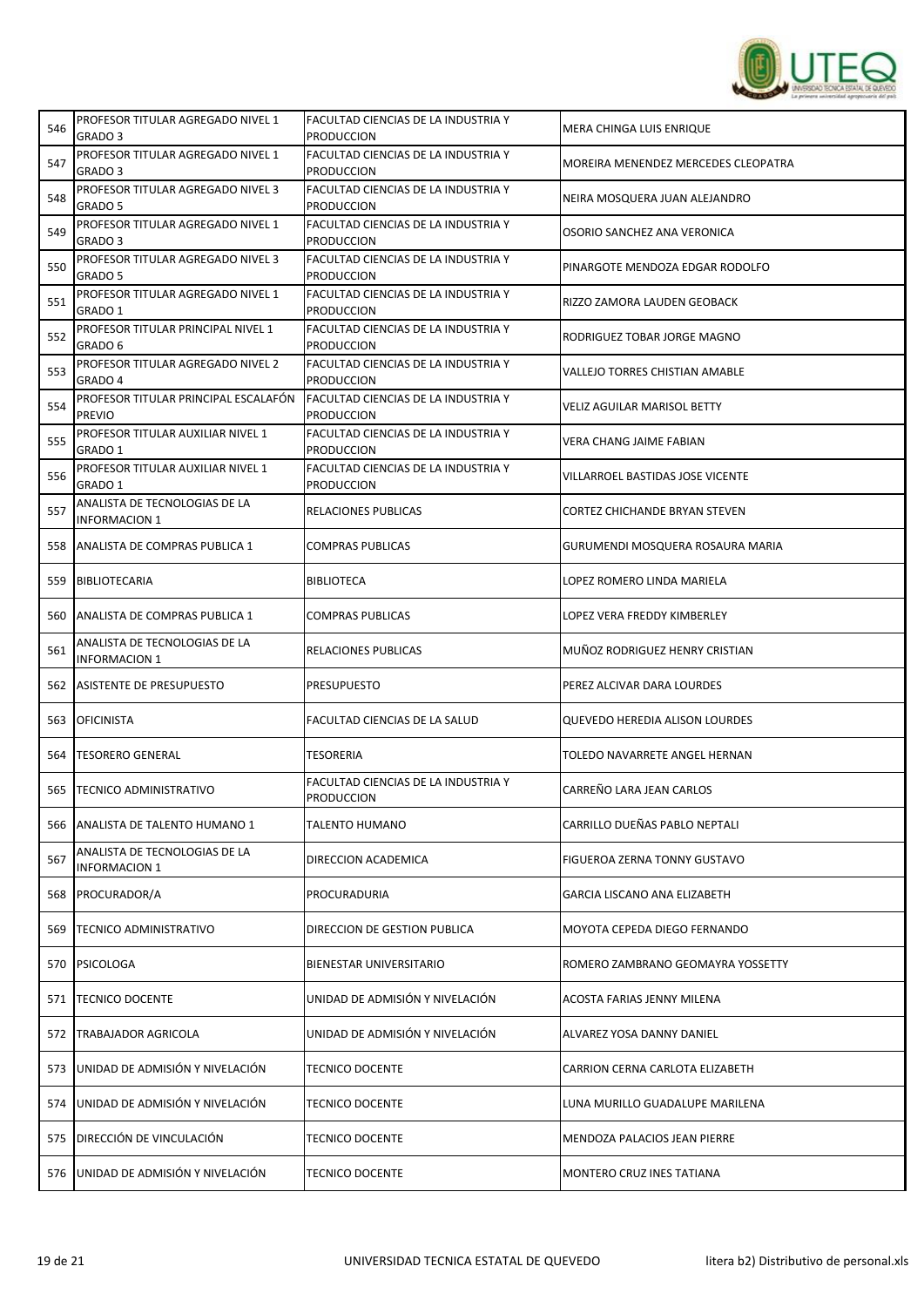

| 577 | UNIDAD DE ADMISIÓN Y NIVELACIÓN | <b>TECNICO DOCENTE</b> | ALBAN MOYANO MIRYAM NOEMI          |
|-----|---------------------------------|------------------------|------------------------------------|
| 578 | UNIDAD DE ADMISIÓN Y NIVELACIÓN | <b>TECNICO DOCENTE</b> | ALBIÑO ORTEGA MILTON MIGUEL        |
| 579 | UNIDAD DE ADMISIÓN Y NIVELACIÓN | <b>TECNICO DOCENTE</b> | ALVARADO PINCAY BERTHA MARIELA     |
| 580 | UNIDAD DE ADMISIÓN Y NIVELACIÓN | <b>TECNICO DOCENTE</b> | CABRERA MOREIRA JOEL DAVID         |
| 581 | UNIDAD DE ADMISIÓN Y NIVELACIÓN | <b>TECNICO DOCENTE</b> | CAMACHO REYES RONALD DURVANNY      |
| 582 | UNIDAD DE ADMISIÓN Y NIVELACIÓN | <b>TECNICO DOCENTE</b> | CARRILLO VALENCIA MARIA LETICIA    |
| 583 | UNIDAD DE ADMISIÓN Y NIVELACIÓN | <b>TECNICO DOCENTE</b> | CEDEÑO FUENTES OLGA PAOLA          |
| 584 | UNIDAD DE ADMISIÓN Y NIVELACIÓN | <b>TECNICO DOCENTE</b> | CHAMORRO PALACIOS ANGEL ANTONIO    |
| 585 | UNIDAD DE ADMISIÓN Y NIVELACIÓN | <b>TECNICO DOCENTE</b> | CHUSAN GARCIA LINDA PRISCILA       |
| 586 | UNIDAD DE ADMISIÓN Y NIVELACIÓN | <b>TECNICO DOCENTE</b> | COELLO LEON LUCIANA VITALINA       |
| 587 | UNIDAD DE ADMISIÓN Y NIVELACIÓN | <b>TECNICO DOCENTE</b> | CULCAY VELIZ MARIASOL BELEN        |
| 588 | UNIDAD DE ADMISIÓN Y NIVELACIÓN | <b>TECNICO DOCENTE</b> | <b>FLORES JAEN MIREYA PATRICIA</b> |
| 589 | UNIDAD DE ADMISIÓN Y NIVELACIÓN | <b>TECNICO DOCENTE</b> | FLORES ORTIZ WILSON ALEJANDRO      |
| 590 | UNIDAD DE ADMISIÓN Y NIVELACIÓN | TECNICO DOCENTE        | JACHO SANCHEZ IVAN RODOLFO         |
| 591 | UNIDAD DE ADMISIÓN Y NIVELACIÓN | <b>TECNICO DOCENTE</b> | JIMENEZ ICAZA MANUEL GREGORIO      |
| 592 | UNIDAD DE ADMISIÓN Y NIVELACIÓN | <b>TECNICO DOCENTE</b> | LABORDE MEZA JESSENIA LORENA       |
| 593 | UNIDAD DE ADMISIÓN Y NIVELACIÓN | <b>TECNICO DOCENTE</b> | LEAL MACIAS OSCAR DANIEL           |
| 594 | UNIDAD DE ADMISIÓN Y NIVELACIÓN | TECNICO DOCENTE        | MATUTE PLAZA GABRIELA NATALIA      |
| 595 | UNIDAD DE ADMISIÓN Y NIVELACIÓN | <b>TECNICO DOCENTE</b> | MERIZALDE VELIZ DIANA CAROLINA     |
| 596 | UNIDAD DE ADMISIÓN Y NIVELACIÓN | TECNICO DOCENTE        | NARVAEZ ALDAZ CHRISTIAN GIOVANNY   |
| 597 | UNIDAD DE ADMISIÓN Y NIVELACIÓN | <b>TECNICO DOCENTE</b> | NOVILLO CELLERI JOHNNY ENRIQUE     |
| 598 | UNIDAD DE ADMISIÓN Y NIVELACIÓN | <b>TECNICO DOCENTE</b> | ORTEGA CABRERA RUDY IVONNE         |
| 599 | UNIDAD DE ADMISIÓN Y NIVELACIÓN | TECNICO DOCENTE        | PEÑAFIEL VILLARREAL GEOVANNA PAOLA |
| 600 | UNIDAD DE ADMISIÓN Y NIVELACIÓN | TECNICO DOCENTE        | PEÑAHERRERA CHANG CRISTOBAL PUYI   |
| 601 | UNIDAD DE ADMISIÓN Y NIVELACIÓN | TECNICO DOCENTE        | PIÑEIRO VIVAS TATIANA CECILIA      |
| 602 | UNIDAD DE ADMISIÓN Y NIVELACIÓN | <b>TECNICO DOCENTE</b> | PLAZA ORMAZA LUIS ARTURO           |
| 603 | UNIDAD DE ADMISIÓN Y NIVELACIÓN | <b>TECNICO DOCENTE</b> | REAL GOYA GUSTAVO ENRIQUE          |
| 604 | UNIDAD DE ADMISIÓN Y NIVELACIÓN | TECNICO DOCENTE        | RECALDE AGUILAR LUGARDA MARIA      |
| 605 | UNIDAD DE ADMISIÓN Y NIVELACIÓN | <b>TECNICO DOCENTE</b> | ROSADO LOZANO DIEGO ARMANDO        |
| 606 | UNIDAD DE ADMISIÓN Y NIVELACIÓN | <b>TECNICO DOCENTE</b> | SANDOVAL CUJI MONICA MARIA         |
| 607 | UNIDAD DE ADMISIÓN Y NIVELACIÓN | <b>TECNICO DOCENTE</b> | SERRANO QUEVEDO ITALO MECIAS       |